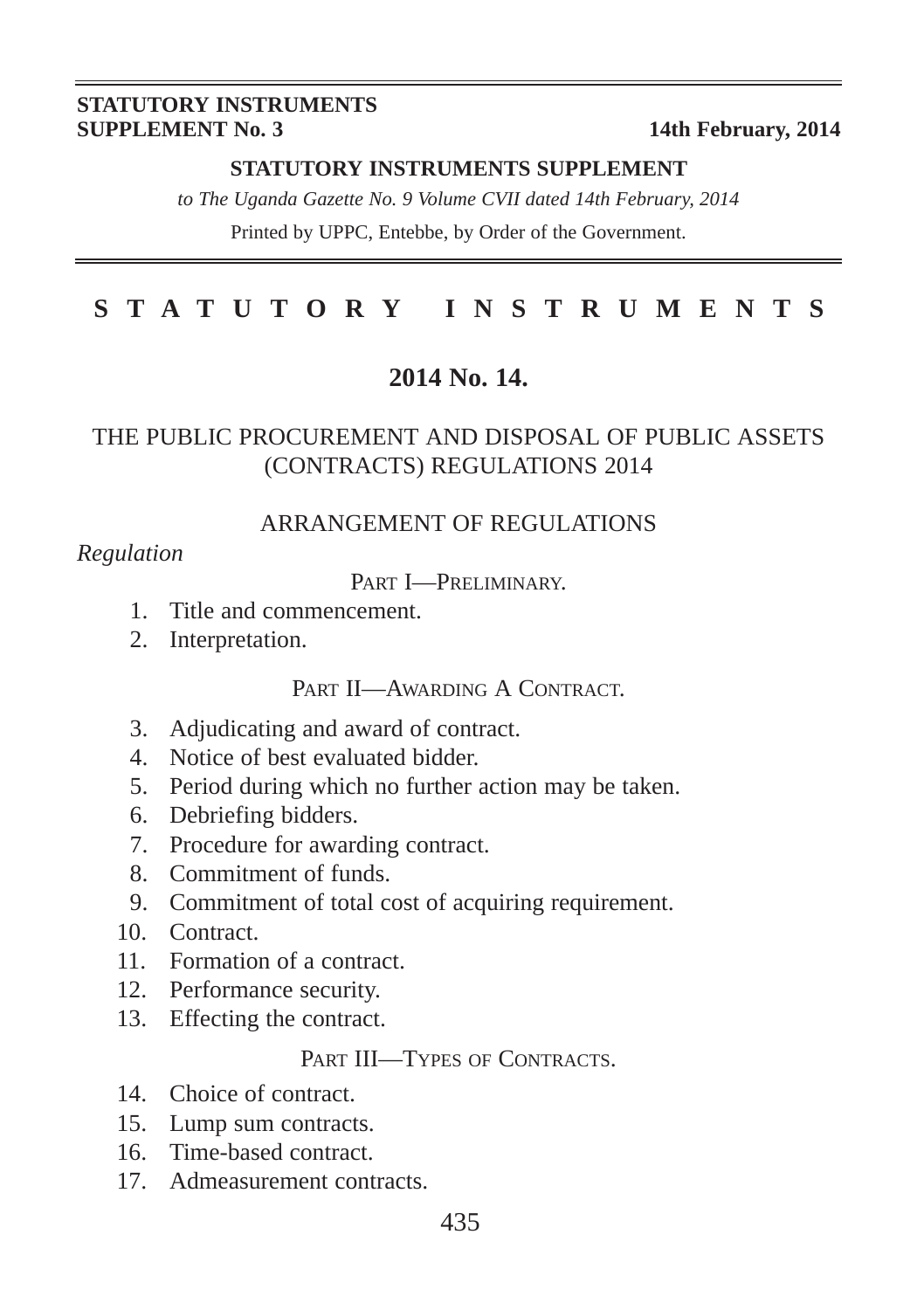#### *Regulation*

- 18. Framework contracts.
- 19. Percentage based contract.
- 20. Cost-reimbursable contract.
- 21. Target price contract.
- 22. Retainer contract.
- 23. Success fee contract.

#### *Contracts for supplies.*

- 24. Types of contracts for supplies.
- 25. Scope of contract for supplies.
- 26. Delivery terms.
- 27. Freight and delivery.
- 28. Packing, packaging, marking and labeling.
- 29. Insurance for supplies.
- 30. Export and import licences.
- 31. Inspection and testing for supplies.

#### *Contracts for non-consultancy services.*

- 32. Types of contracts for non-consultancy services.
- 33. Insurance and indemnity for non-consultancy services.
- 34. Property for non-consultancy contracts.

#### *Contracts for works.*

- 35. Types of contracts for works.
- 36. Scope of contracts for works.
- 37. Insurance and indemnity for works.
- 38. Property for works contracts.

#### PART IV—CONTRACT PRICING AND PAYMENT.

- 39. Contract pricing.
- 40. Application of price adjustment.
- 41. Payment terms.
- 42. Payment method.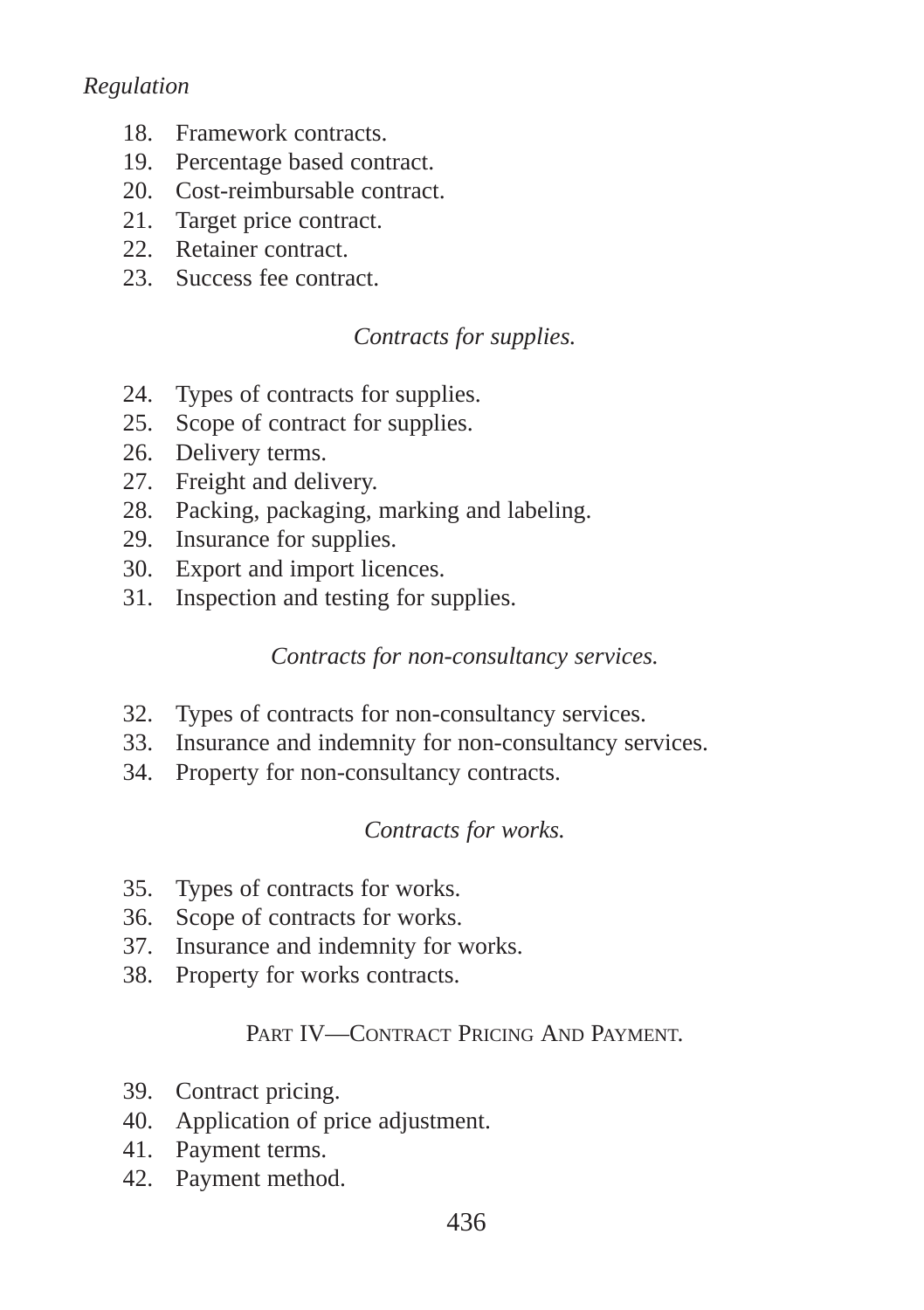#### *Regulation*

- 43. Payment structure.
- 44. Advance payment.
- 45. Interim or stage payment.
- 46. Retained payment.
- 47. Payment security.
- 48. Payment documents.
- 49. Payment to a provider.
- 50. Delays in payment.

PART V—CONTRACT MANAGEMENT.

- 51. Contract management.
- 52. Appointment of contract manager.
- 53. Responsibilities of contract manager.
- 54. Change orders to contract.
- 55. Contract amendment.
- 56. Termination of contracts.

#### **SCHEDULES**

SCHEDULE 1*-* Sample price adjustment formula

SCHEDULE 2 - Form

Form 49 - Contract management plan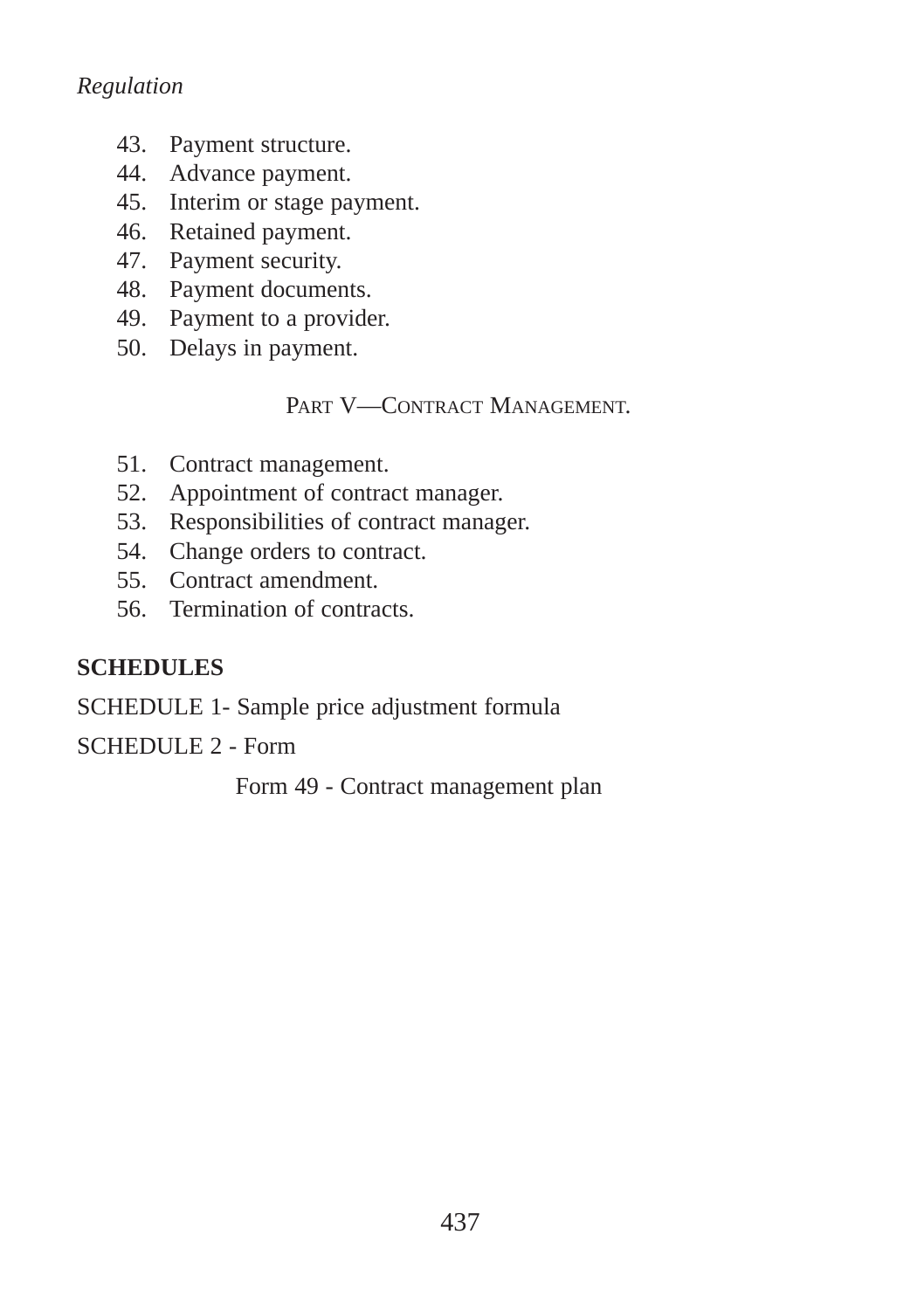#### **2014 No. 14.**

# **The Public Procurement and Disposal of Public Assets (Contracts) Regulations, 2014.**

*(Under section 96 of the Public Procurement and Disposal of Public Assets Act, 2003)*

IN EXERCISE of the powers conferred upon the Minister responsible for finance by section 96 of the Public Procurement and Disposal of Public Assets Act, 2003, on the recommendation of the Authority and with the approval of Parliament, these Regulations are made this 6th day of February, 2014.

#### PART I—PRELIMINARY

#### **1. Title and commencement.**

(1) These Regulations may be cited as the Public Procurement and Disposal of Public Assets (Contracts) Regulations, 2014.

(2) These Regulations shall come into force on the 3rd day of March, 2014.

#### **2. Interpretation.**

In these Regulations, unless the context otherwise requires—

"Act" means the Public Procurement and Disposal of Public Assets Act, 2003.

PART II—AWARDING A CONTRACT

#### **3. Adjudication and award of contract.**

(1) After evaluation and any negotiation process, a procurement and disposal unit shall submit to the contracts committee, a recommendation to award a contract.

(2) The contracts committee shall consider the recommendation and make a decision to award the contract.

(3) An award of contract by the contracts committee shall not be a contract binding a procuring and disposing entity to a provider.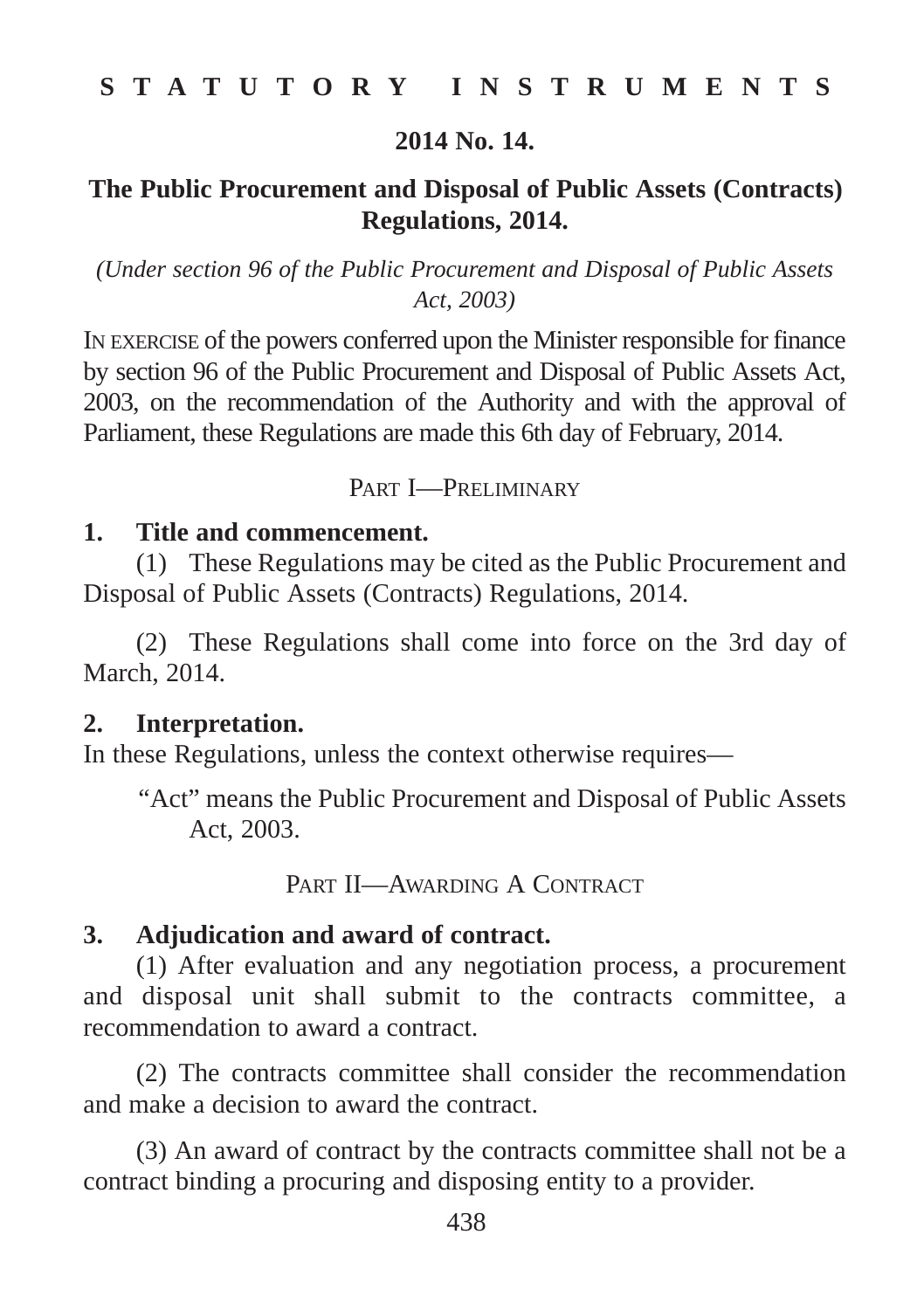# **4. Notice of best evaluated bidder.**

(1) A procuring and disposing entity shall, within five working days after the decision of the contracts committee to award a contract—

- (a) deliver a copy of the notice of best evaluated bidder to all bidders who participated in the bidding process;
- (b) display a notice of best evaluated bidder on the notice board of the procuring and disposing entity; and
- (c) send a copy of the notice of best evaluated bidder to the Authority for publication on the website of the Authority.
- (2) A notice of best evaluated bidder shall not amount to a contract.
- (3) The notice of best evaluated bidder shall state—
- (a) the name of the best evaluated bidder;
- (b) the proposed total contract price and, where any scores were awarded during the evaluation process, the total score of the best evaluated bidder;
- (c) the date of the notice;
- (d) that a procuring and disposing entity shall not award a contract during a period of ten days from the date of the notice;
- (e) the expiry date of the period specified in paragraph (d); and
- (f) the unsuccessful bidders and the stage at which their bids failed or were eliminated.

(4) A procuring and disposing entity shall obtain proof of delivery of the notice of best evaluated bidder to all bidders.

(5) The notice of best evaluated bidder shall be displayed on the procurement and disposal notice board of the procuring and disposing entity and the website of the Authority until the day following the expiry of the period specified in regulation 5.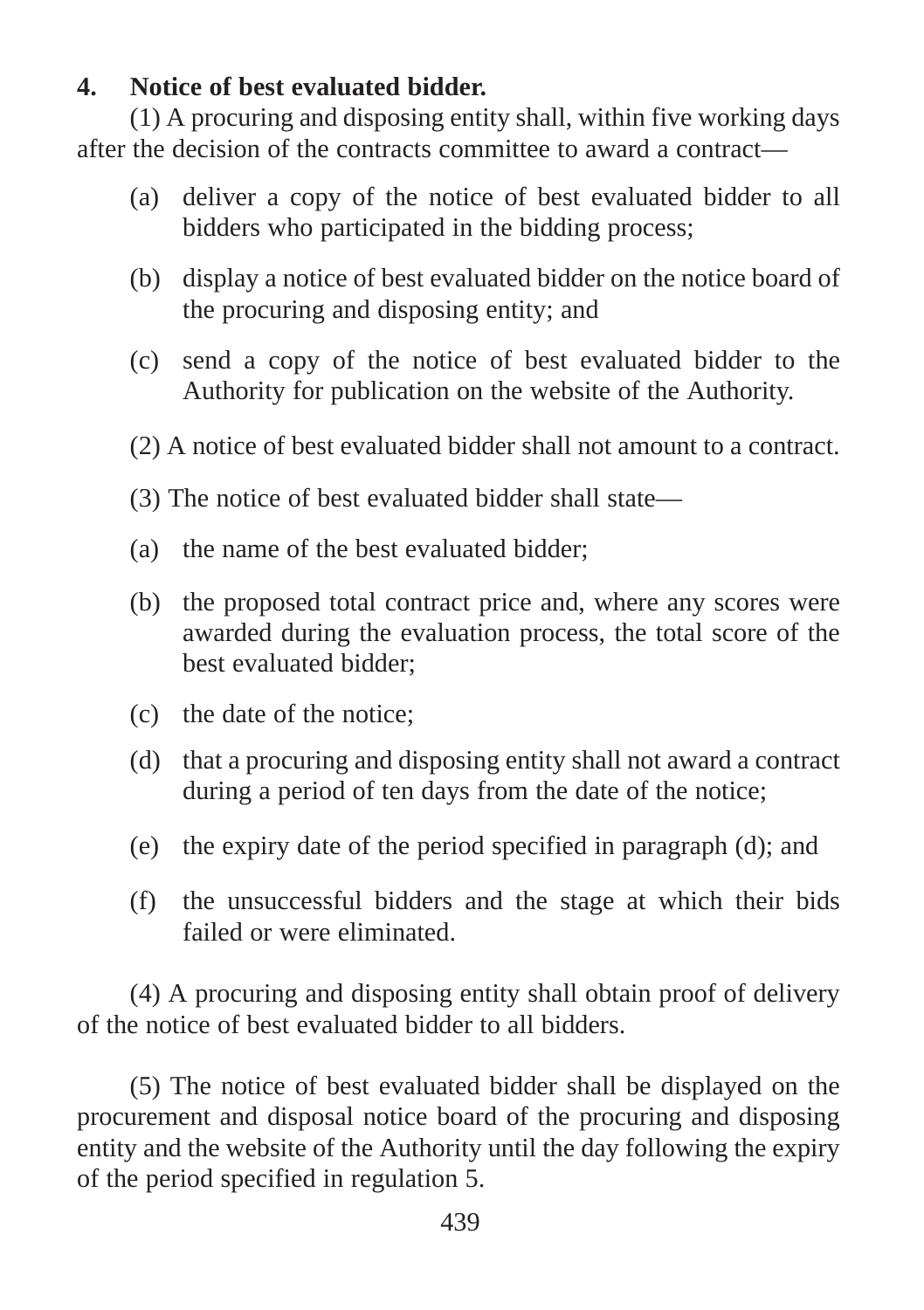- (6) This regulation shall not apply to—
- (a) micro procurement;
- (b) direct procurement; or
- (c) procurement in emergency situations, irrespective of the procurement method used.

# **5. Period during which no further action may be taken.**

(1) A procuring and disposing entity shall not take any action on the contract award until the lapse of ten days after the date of display of the notice of the best evaluated bidder under regulation 4.

(2) Where the decision to award a contract is changed within the time specified in subregulation (1), the ten days shall be deemed to commence on the date of display of the new notice of the best evaluated bidder.

- (4) This regulation shall not apply to—
- (a) micro procurement;
- (b) direct procurement; or
- (c) procurement in emergency situations, irrespective of the procurement method used.

# **6. Debriefing bidders.**

(1) After signing a contract, the procuring and disposing entity shall at the request of a bidder give the bidder a written debrief stating the reasons for the success or failure of the bids.

- (2) A debrief shall—
- (a) state the name of the best evaluated bidder and the evaluated price of the bid;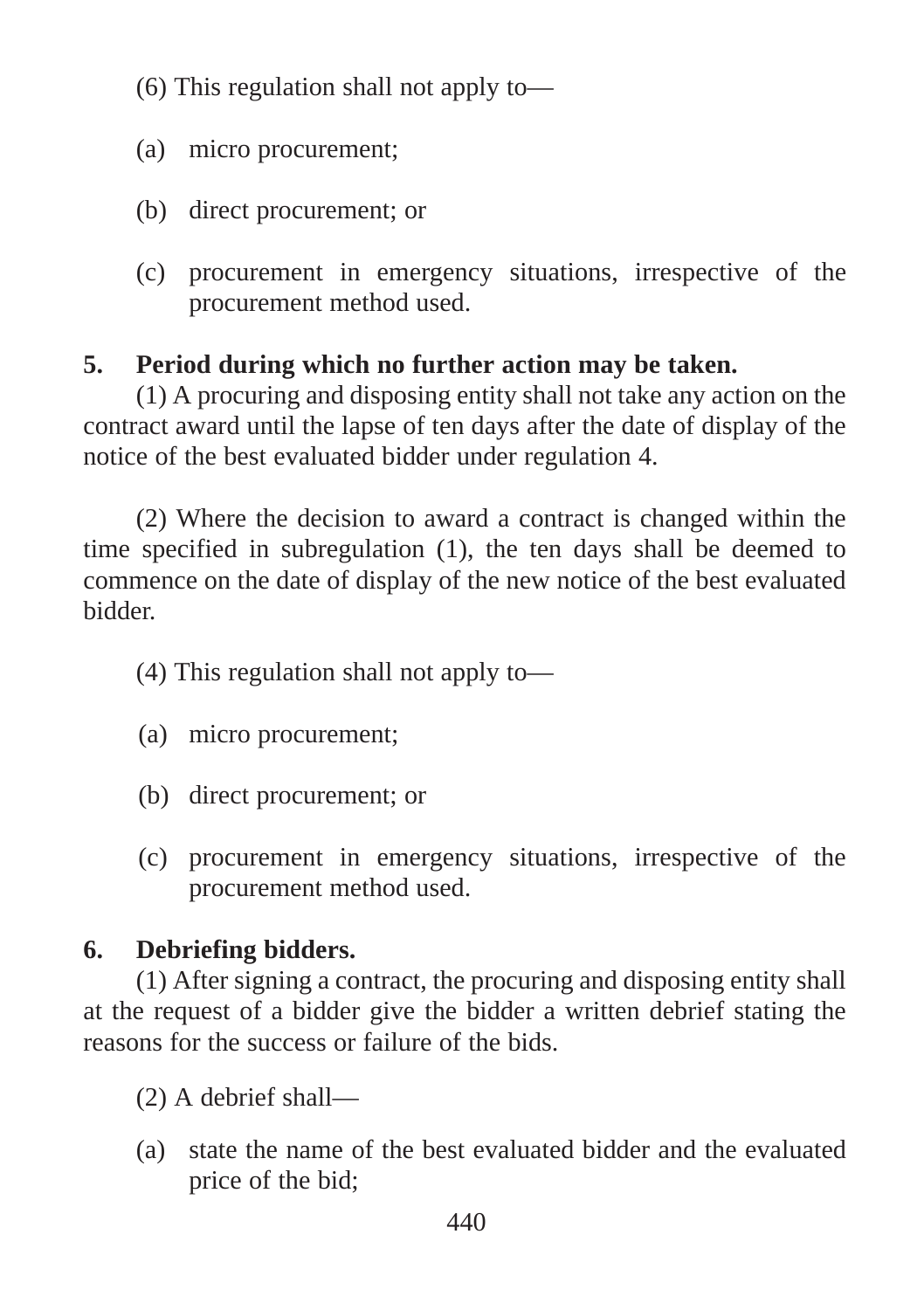- (b) where any scores were awarded during the evaluation process, provide a breakdown of the scores awarded against each criterion, for the best evaluated bidder and, where applicable, the scores awarded to the bid of the unsuccessful bidder; and
- (c) in the case of an unsuccessful bidder—
	- (i) state the evaluated price of the bid;
	- (ii) state at the stage of the evaluation at which the bid was rejected; and
	- (iii) provide brief details of any material deviation, reservation or omission that led to the rejection of the bid or state the relative weakness of the bid.

(3) The debrief shall be unique to each bidder and shall not provide details on any other bids, other than the information required by subregulation (2) or that is otherwise publicly available.

(4) The debriefing of bidders shall not apply to micro procurement, direct procurement or direct selection.

# **7. Procedure for awarding contract.**

(1) A procuring and disposing entity shall not issue a contract document, purchase order, or other communication in any form, conveying acceptance of a bid that binds a procuring and disposing entity to a contract with a provider, until—

- (a) the contracts committee makes a decision to award the contract;
- (b) the accounting officer confirms that the contract price is not higher than the market price established prior to the commencement of the procurement process;
- (c) the period specified in regultion 5 expires, following the notice of best evaluated bidder;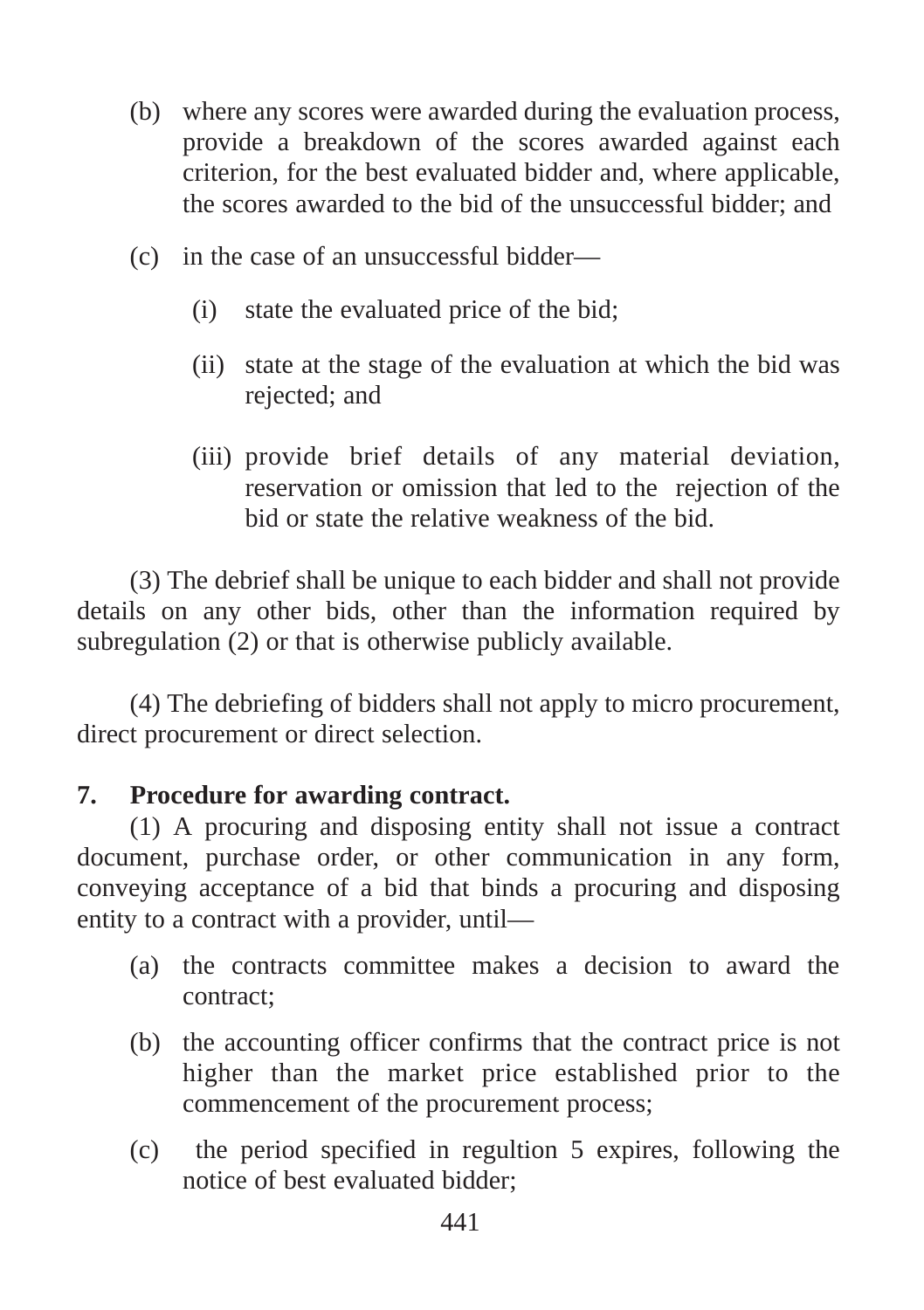- (d) the accounting officer confirms that the procurement is not subject to any administrative review;
- (e) the full amount of the funding for the period of the proposed contract is committed; and
- (f) all relevant agencies, including, the Attorney General make the necessary approval of the contract.

(2) Notwithstanding subregulation (1), in an emergency situation or for micro procurement, the accounting officer may sign a contract without—

- (a) a decision by the contracts committee, where the contracts committee is unable to meet;
- (b) a notice of best evaluated bidder; or
- (c) applying the period specified in regulation 5.

#### **8. Commitment of funds.**

(1) A procuring and disposing entity shall not enter into a contract until the accounting officer confirms in writing that the required funds have been committed for the proposed contract.

(2) subregulation shall (1) not apply where—

- (a) payment to a provider shall be effected in a subsequent financial year;
- (b) in the case of a framework contract, funds are committed at the time of issue of each specific call off order; or
- (c) the Secretary to the Treasury confirms in writing that the required funding shall be made available in accordance with a specified schedule of payment.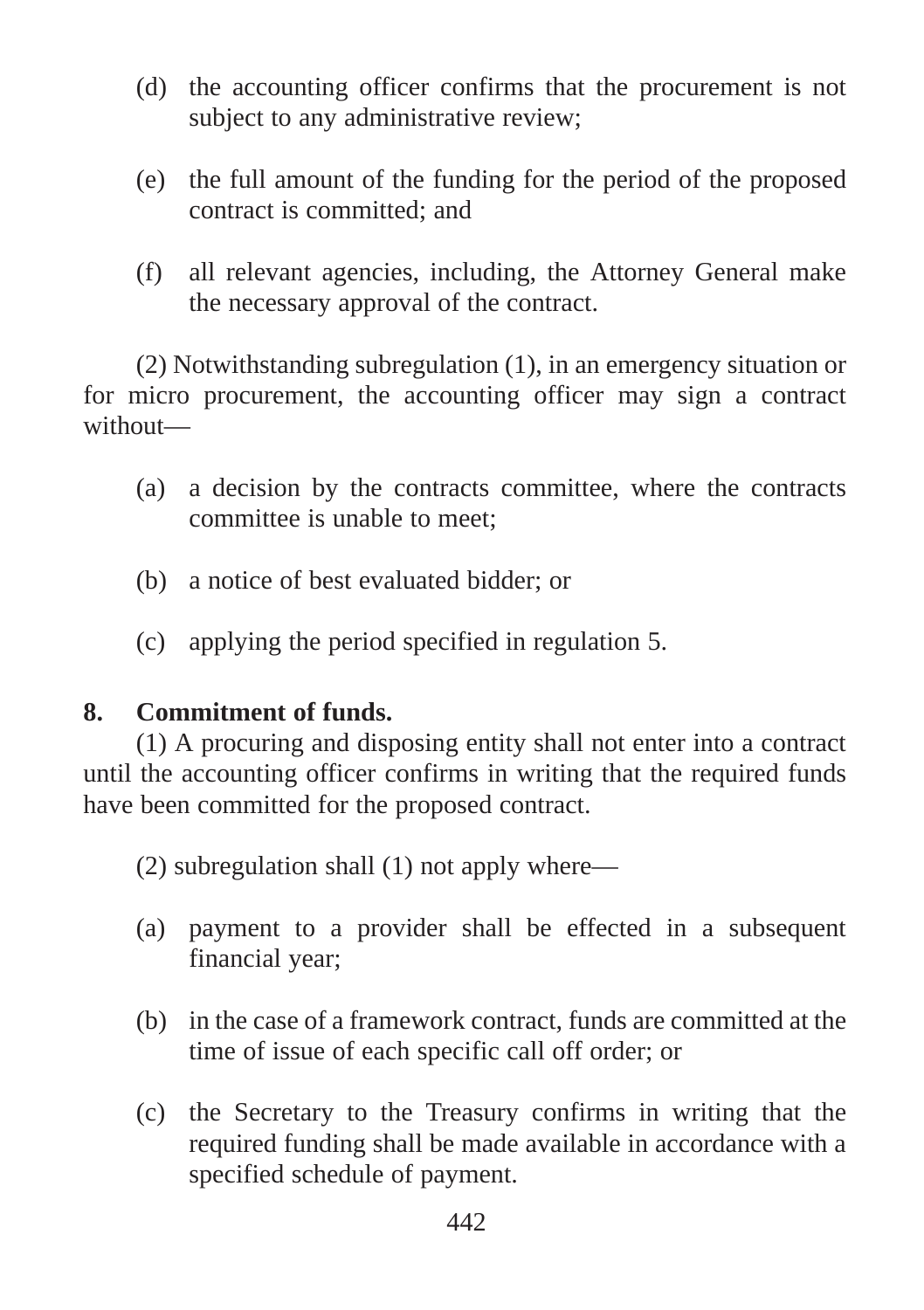(3) Where payment to a provider extends to more than one financial year, an accounting officer shall make financial provision for the payment, in the budgets submitted to the Secretary to the Treasury, for the duration of the contract.

(4) In the case of a framework contract, the accounting officer shall ascertain that—

- (a) the minimum payment guaranteed to the provider is committed prior to the award of contract;
- (b) sufficient funds are budgeted for in a financial year to cover the full cumulative costs of all call off orders anticipated for the year; and
- (c) the funds required for each call off order are committed prior to the release if the call off order.

(5) Where the Secretary to the Treasury confirms that the required funds shall be availed in accordance with subregulation  $(2)(c)$ , the accounting officer shall make the necessary adjustments to the current and future budgets and comply with any other instructions issued by the Secretary to the Treasury.

# **9. Commitment of total cost of acquiring requirement.**

(1) An accounting officer shall ascertain that the total cost of acquiring a procurement requirement is committed before entering into a contract.

(2) The total cost of acquiring a requirement shall include—

- (a) the total contract price;
- (b) contingencies, including the anticipated contract variations or permitted exchange rate fluctuations; and
- (c) other incidental costs, not included in the contract price, but for which a procuring and disposing entity shall be liable, including local clearance, inland delivery and import taxes or duties.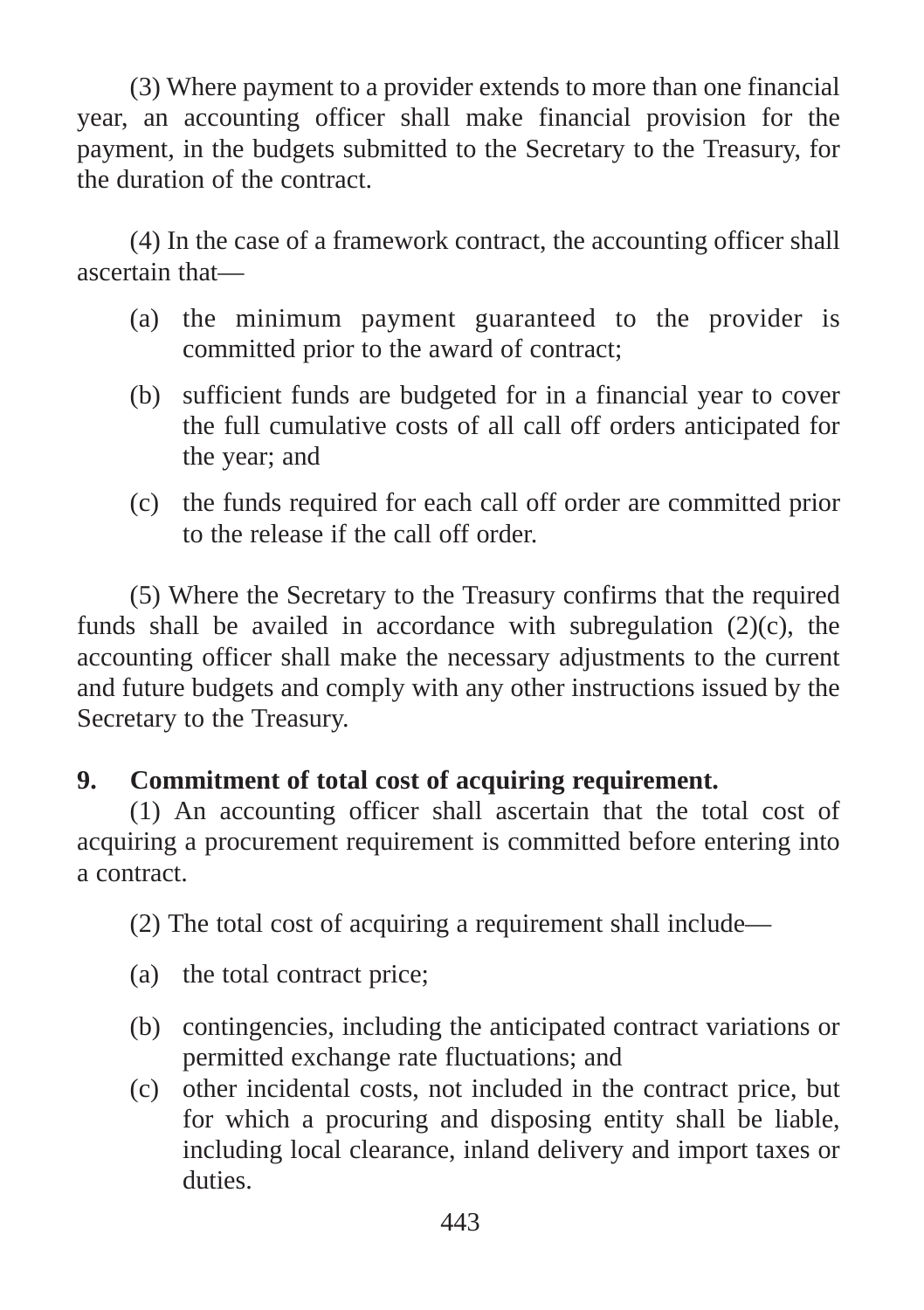(3) In the case of a contract for supplies using an INCOTERM term, where the procuring and disposing entity is responsible for paying additional costs, the procuring and disposing entity shall ascertain that the additional costs are included in the total cost of acquiring the requirement before entering into the contract.

- (4) The additional costs referred to in subregulation (3) include—
- (a) freight costs;
- (b) local clearance and delivery costs;
- (c) insurance costs;
- (d) taxes, duties and levies due on importation;
- (e) inspection costs; and
- (f) any other costs.

# **10. Contract.**

- (1) A contract shall—
- (a) clearly identify the obligations of each party;
- (b) correlate all payments by a procuring and disposing entity with the corresponding input, obligation or deliverables by a provider, in a specific identifiable and measurable manner;
- (c) provide effective supervision arrangements, where required;
- (d) provide adequate monitoring and cost control measures, where required;
- (e) include adequate and clear delivery, acceptance and handover or commissioning arrangements, where required; and
- (f) the procedure and right of the parties to terminate the contract.

(2) A contract document shall be in accordance with the form of contract specified in the bidding document.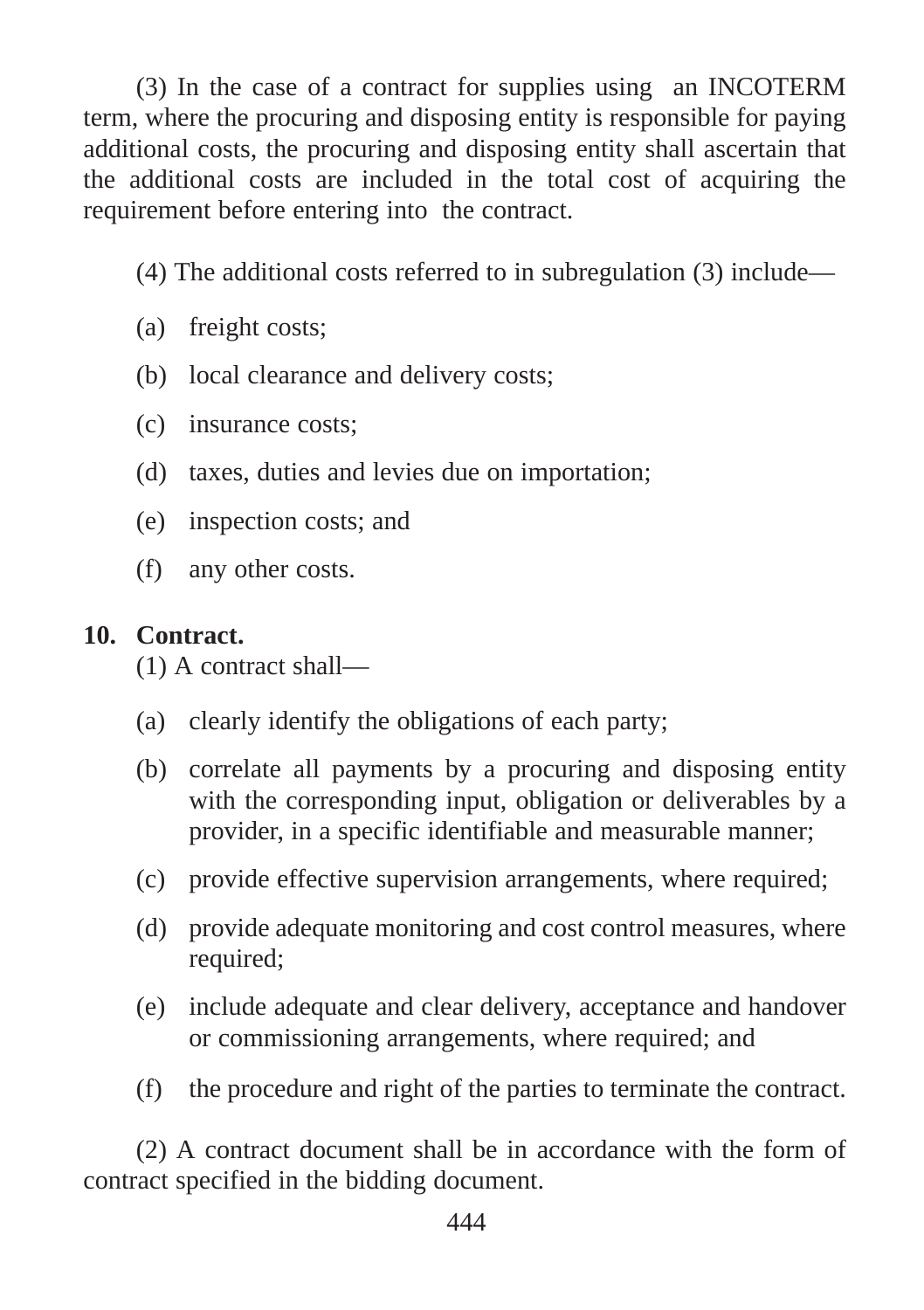(3) A person signing the contract shall initial all the pages of the contract.

(4) At least three originals of the contract shall be produced and a procuring and disposing entity and a provider shall each get an original signed by both parties.

#### **11. Formation of a contract.**

(1) A procuring and disposing entity shall not enter into a contract until all the requirements of regulation 5 are complied with.

(2) A contract shall be formed when the contract is signed and issued by a procuring and disposing entity.

#### **12. Performance security.**

(1) A performance security shall be required to protect the procuring and disposing entity against non performance of a contract.

(2) The bidding documents shall state the requirement for a performance security.

(3) The amount of performance security shall be specified in guidelines issued by the Authority.

(4) Notwithstanding subregulation (3), in the case of framework contracts, the performance security shall be equivalent to ten percent of the value of a call off order.

(5) A performance security shall be—

- (a) in a format provided by the Authority and included in the bidding documents;
- (b) in a form and from an institution that is acceptable to the Bank of Uganda in accordance with guidelines issued by the Authority; and
- (c) valid for the period prescribed in the bidding documents.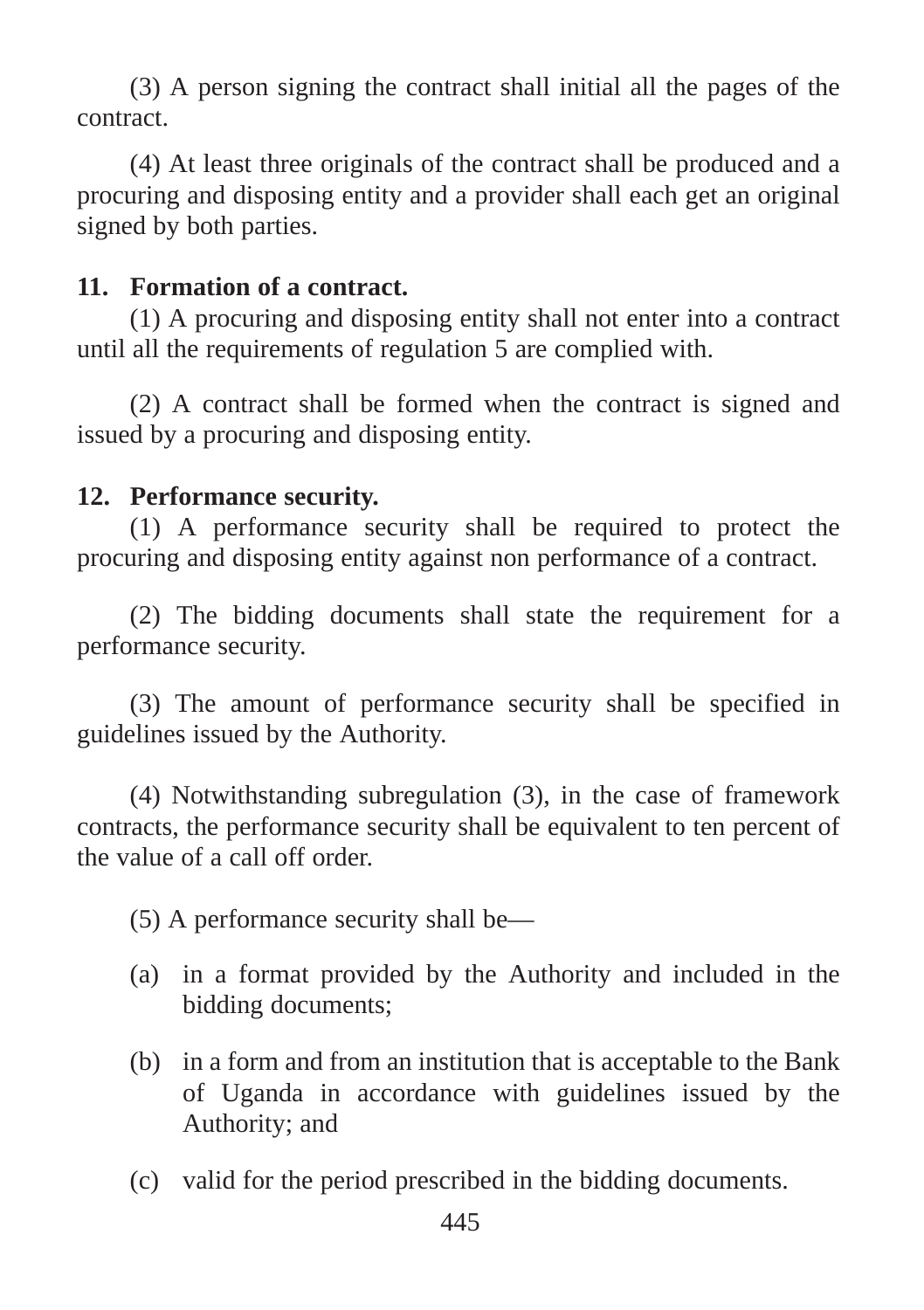(6) Where a provider is required to provide a performance security, a bid security from that provider shall not be released until a satisfactory performance security is received and verified by the procuring and disposing entity and the contract is signed.

(7) A performance security shall not be released by a procuring and disposing entity until all the obligations of the provider which are subject to the performance security are fulfilled.

(8) A performance security may cover warranty obligations, if stated in the bidding documents.

### **13. Effecting the contract.**

(1) A contract shall become effective as specified in the contract, but may depend upon the fulfillment of one or more conditions, including—

- (a) a procuring and disposing entity receiving a performance security;
- (b) a procuring and disposing entity receiving an advance payment guarantee;
- (c) a provider receiving an advance payment; or
- (d) a provider receiving an acceptable letter of credit.

(2) A procuring and disposing entity shall fulfill all its obligations when the contract becomes effective.

(3) A procuring and disposing entity shall terminate a contract where a provider—

- (a) fails or refuses to sign a contract without due cause;
- (b) fails to provide the required performance security within the specified time; or
- (c) fails to fulfill any other condition of the contract.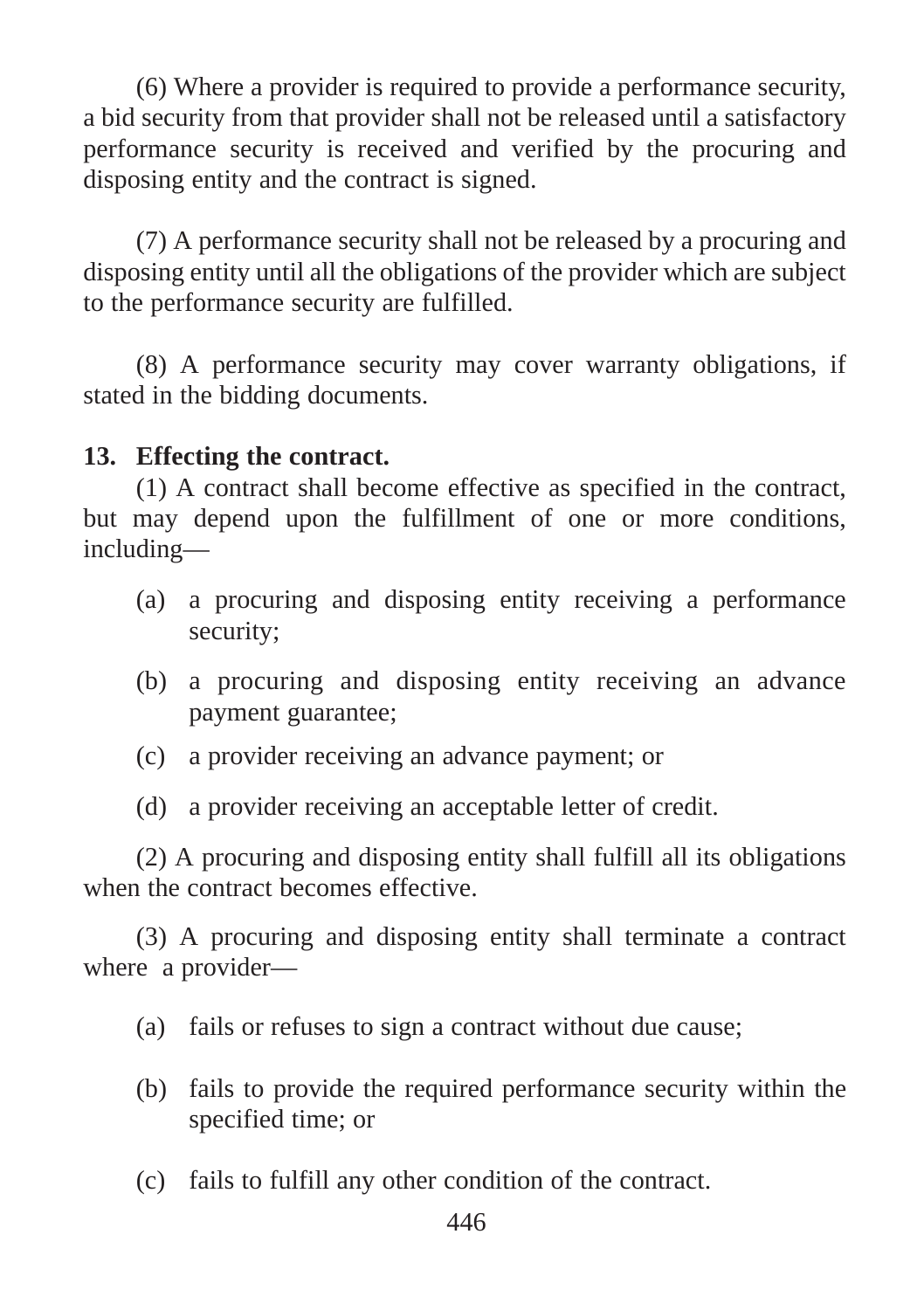(4) Where a procuring and disposing entity cancels a procurement process or terminates a contract under subregulation (3), the procuring and disposing entity shall award the contract to the next best evaluated bidder.

# PART III—TYPES OF CONTRACTS.

## **14. Choice of contract.**

(1) A procuring and disposing entity shall, determine the contract type appropriate for a procurement or disposal after taking into account—

- (a) the nature of the procurement or disposal requirement;
- (b) the need to minimise risk for a procuring and disposing entity;
- (c) the need to maximise value for money for a procuring and disposing entity;
- (d) the likelihood of any delays or unforeseen circumstances requiring contract extensions, or variations of change of orders; and
- (e) the need for effective contract management and cost control.

(2) A procuring and disposing entity shall use any of the types contracts specified in this Part and may for that purpose combine more than one types of contract.

# **15. Lump sum contract**

(1) A lump sum contract shall include fixed price determined in accordance with these Regulations.

(2) A lump sum contract shall include interim or stage payments.

(3) Payment for a lump sum contract shall be linked to clearly specified outputs or deliverables, which include—

(a) deliveries of supplies, evidenced by the appropriate delivery documentation;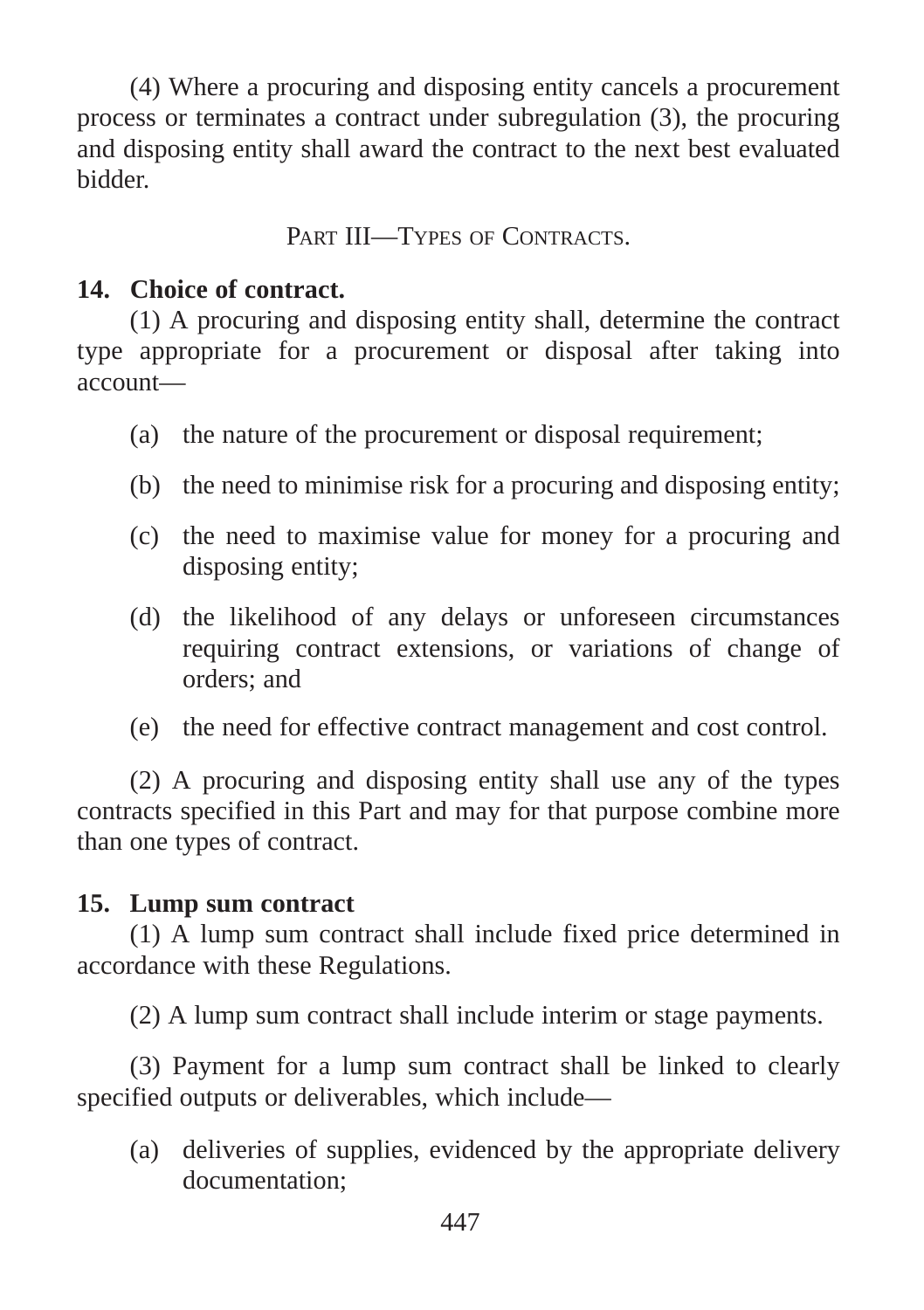(b) reports;

- (c) drawings;
- (d) bills of quantities;
- (e) activity schedules; and

(f) any other outputs or deliverables appropriate to a contract.

# **16. Time-based contract.**

(1) Payment for a time-based contract shall be based on agreed hourly, daily, weekly, or monthly fees for nominated personnel or a certain type or grade of personnel and reimbursable items using actual expenses or agreed unit prices.

(2) Payment rates for personnel shall include salary, social costs, overhead costs, fee or profit and, special allowances.

(3) Reimbursable items include—

- (a) subsistence, such as per diem or housing;
- (b) transport, which may be international or local;
- (c) monies for mobilisation and demobilisation;
- (d) services and equipment such as vehicles, office equipment, furniture and supplies;
- (e) office rent;
- (f) insurance;
- (g) printing of documents;
- (h) surveys;
- (i) training, if it is a major component of the assignment; and
- (j) any other appropriate items.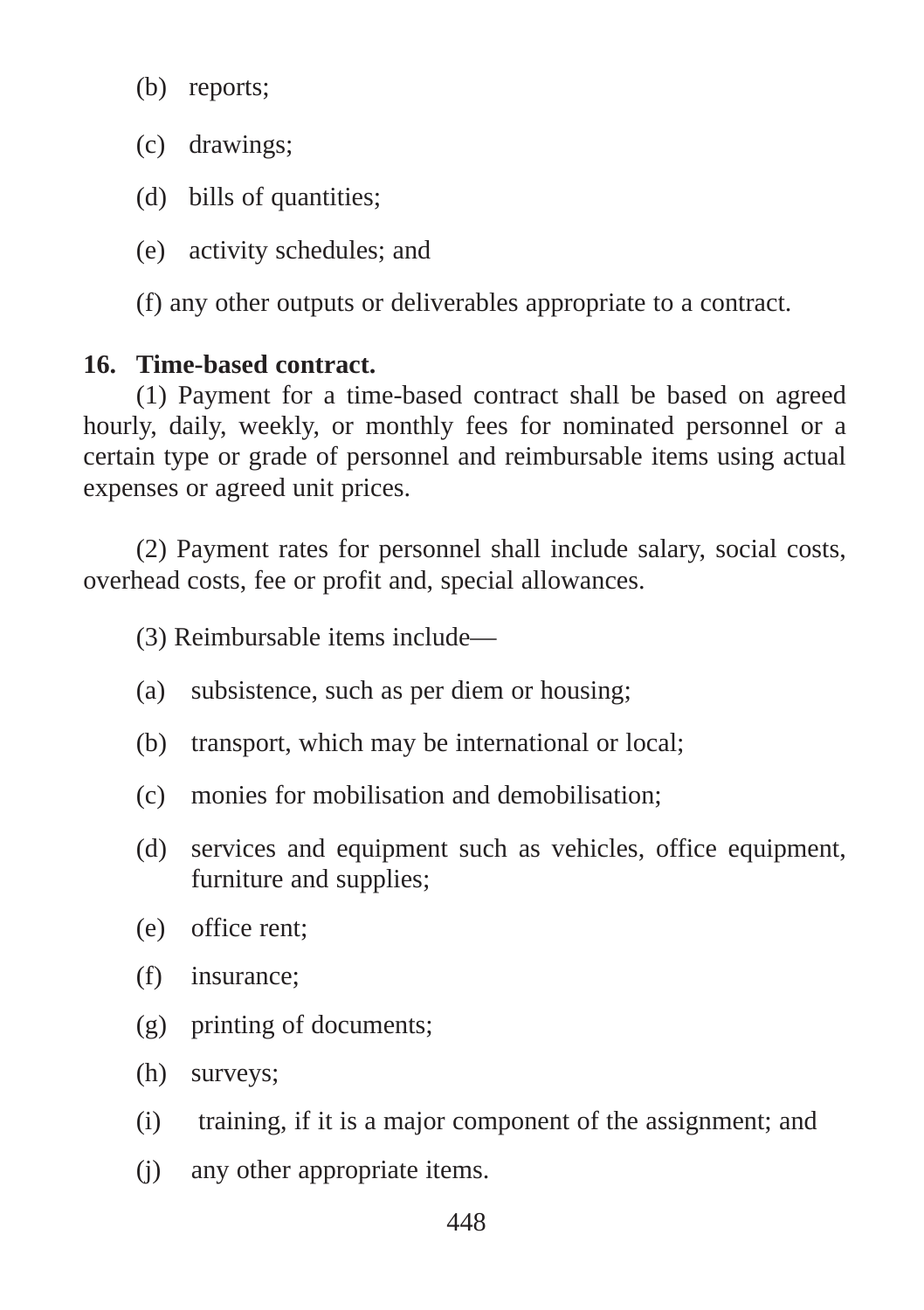(4) A time-based contract shall include a maximum amount of total payments to be made including any contingency allowance for unforeseen work and duration.

(5) A time-based contract shall include interim or stage payments.

### **17. Admeasurement contract.**

(1) Under an admeasurement contract, works shall be split into various items and the quantity of each item needed to complete the assignment shall be estimated and indicated in the bidding document.

(2) A bidder shall price each work item by indicating a unit rate for each item in the bill of quantities.

(3) The initial total contract price shall be calculated by multiplying the unit rate by the estimated quantity to give a total for each item, and then calculating the sum of the line item totals.

(4) The actual work done shall be measured during the performance of the contract and shall be finally reconciled upon completion of the contract.

(5) Payment shall be made for the actual quantity of work performed.

(6) An admeasurement contract shall include fixed prices or price adjustment.

(7) An admeasurement contract shall include interim or stage payments.

#### **18. Framework contract.**

(1) Under a framework contract, a bidder shall indicate the unit rate for each item.

(2) A procuring and disposing entity shall indicate the estimated quantity or value of a procurement where this is possible or necessary to obtain competitive bids, but shall not make a commitment to purchase the full quantity or value.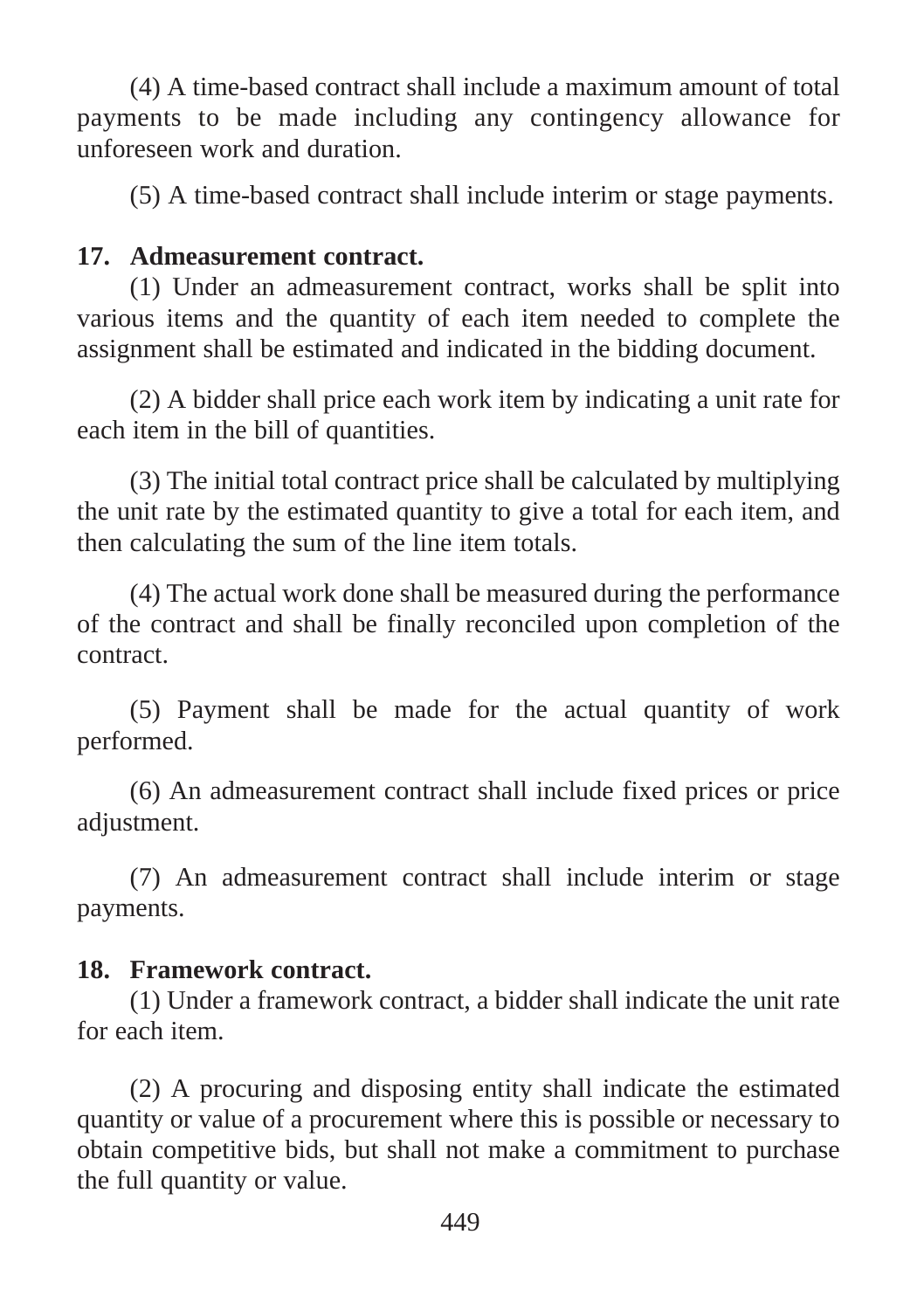(3) Notwithstanding subregulation (2), a procuring and disposing entity shall make a commitment to purchase a minimum quantity or value or to purchase all similar requirements from a successful bidder, where this is necessary or preferable in order to obtain competitive prices.

(4) A framework contract shall state the arrangements for obtaining specific requirements during the period of the contract, using placement of "call-off" or delivery orders where appropriate.

(5) Payment shall be made on the basis of the works, services or supplies actually delivered or performed.

(6) A framework contract shall include fixed prices or price adjustment.

# **19. Percentage based contract.**

(1) A percentage based contract shall clearly define the total cost from which the percentage is to be calculated.

(2) A bidder shall be required to indicate the fee rate as a percentage of the total cost of the procurement requirement.

(3) A percentage contract shall include—

- (a) a fixed target cost;
- (b) the minimum or maximum fees;
- (c) sliding scales of the fees, related to the value of the subject of the contract; or
- (d) incentive fees, related to any savings made through economic design, discounts obtained, cost reductions or similar fees.

# **20. Cost reimbursable contract.**

Under a cost reimbursable contract, a procuring and disposing entity shall pay a provider—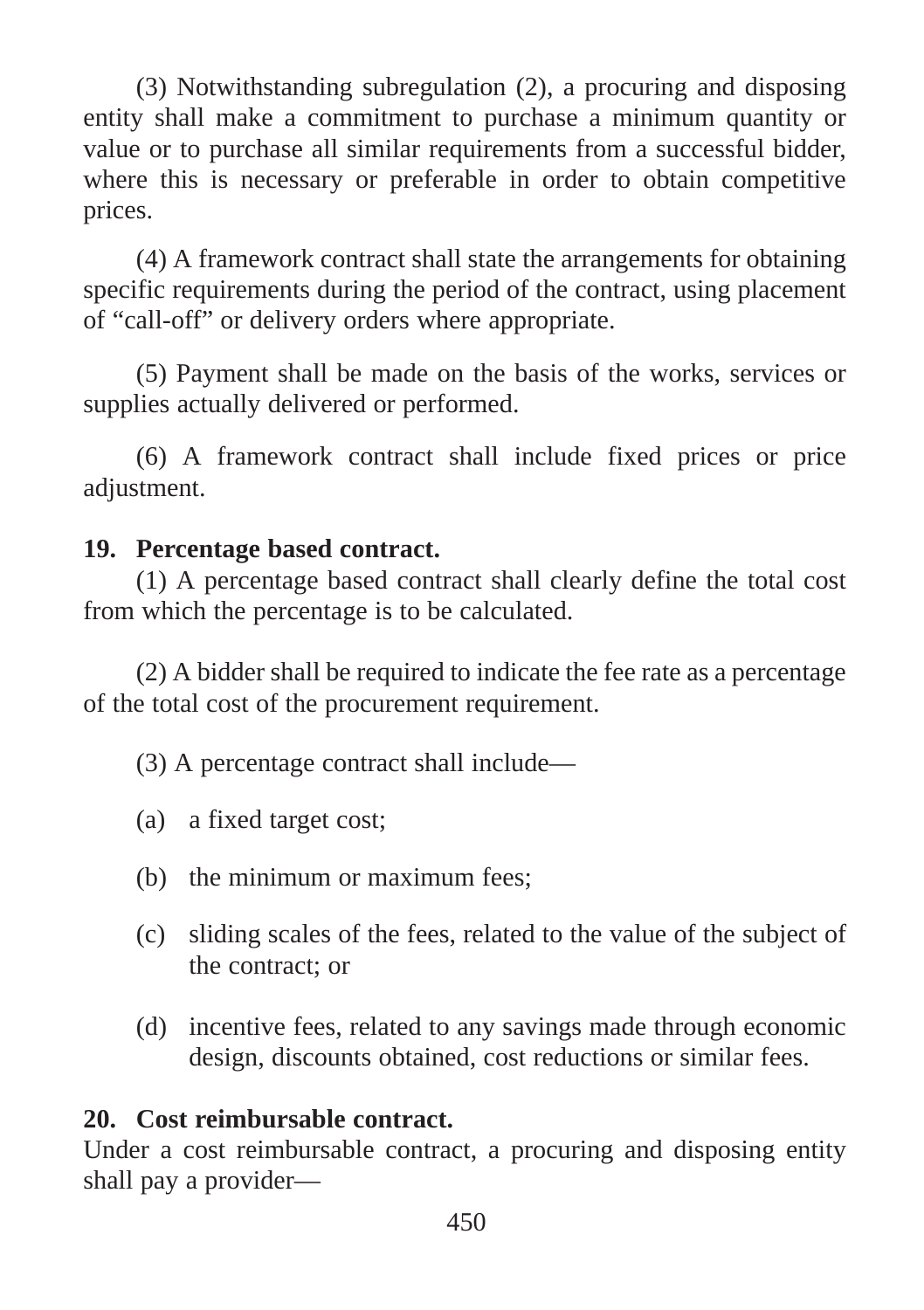- (a) for the actual cost of the works, evidenced by receipts and other appropriate documentation; and
- (b) a fee or profit to be agreed upon and specified in the contract.

# **21. Target price contract.**

Under a target price contract, a procuring and disposing entity shall pay the provider for the actual cost of the works, evidenced by receipts and other appropriate documentation and a fee, profit or agreed percentage of any cost savings below the target price.

#### **22. Retainer contract.**

Payment for a retainer contract shall include a flat fee—

- (a) which represents the total payment due, irrespective of the level and amount of services provided during the prescribed period; or
- (b) as a retainer for the prescribed period plus a pre-agreed unit rate for services provided.

#### **23. Success fee contract.**

(1) Payment for a success fee contract, shall be a—

- (a) pre-agreed amount linked to the successful completion of a target or event;
- (b) percentage of a predetermined amount or proceeds; or
- (c) a basic flat rate, which is not linked to the successful completion of a particular task, event or action.

(2) A success fee contract shall describe the nature of the success to which a success fee shall be applicable and the timescale in which the task, event or action shall be achieved.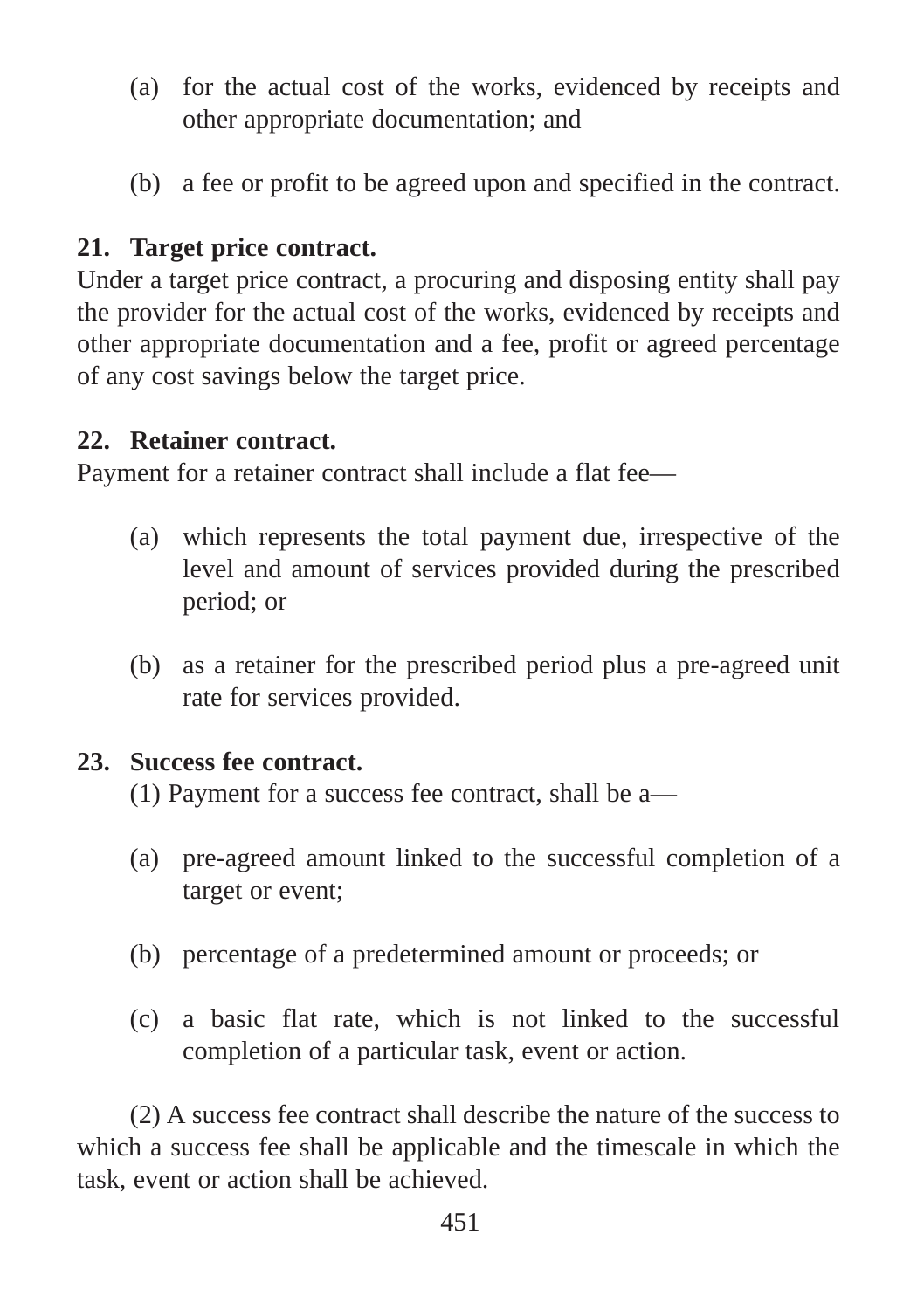# *Contracts for supplies*

# **24. Types of contracts for supplies.**

(1) A procuring and disposing entity shall use a lump sum contract for supplies where the specification, required quantity and delivery schedule of a contract are known.

(2) A procuring and disposing entity shall use framework contract for supplies—

- (a) which are needed repeatedly or continuously over a period of time, including stationery, office supplies, food stuffs and spare parts;
- (b) where there are logistical and procurement reasons for having the requirement available on a call off basis; or
- (c) where the arrangement would reduce procurement costs or lead times.

(3) A procuring and disposing entity shall obtain the consent of the Authority to procure supplies using another type of contract other than the ones stated in this regulation.

# **25. Scope of contracts for supplies.**

A contract for supplies shall clearly indicate the scope of the responsibilities of a provider under the contract, which may include—

- (a) supply and delivery of supplies, in accordance with the specified INCOTERM;
- (b) installation and commissioning of supplies;
- (c) training in use, maintenance or repair of the supplies; and
- (d) provision of after-sales services, including the supply and delivery of consumables and spare parts and servicing, maintenance, repair, calibration and modification of equipment.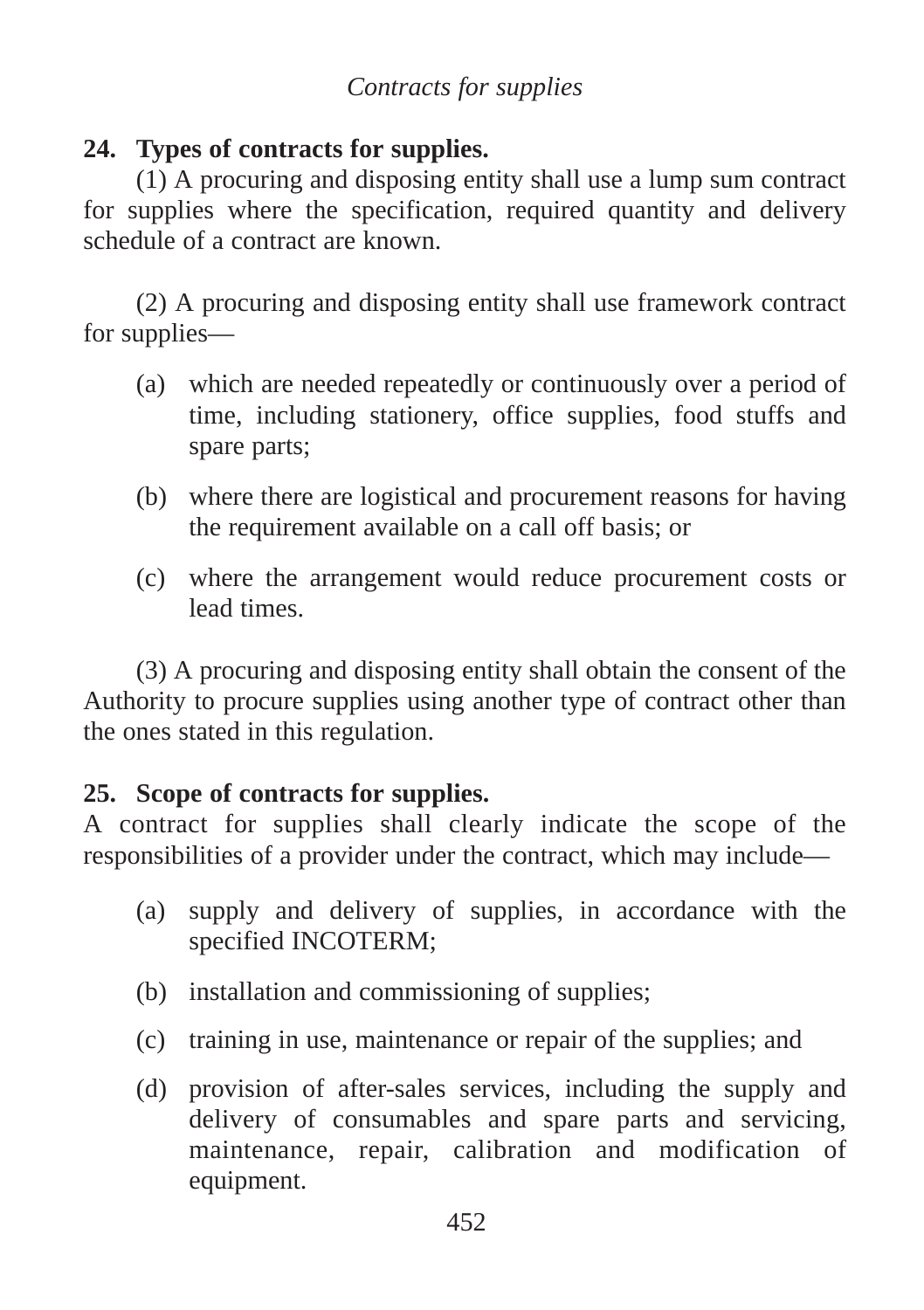# **26. Delivery terms.**

(1) Delivery terms for supplies shall be in accordance with the INCOTERMS.

(2) A contract shall specify the INCOTERMS to be used for delivery.

# **27. Freight and delivery.**

(1) The freight and delivery requirements for each procurement requirement shall be specified in the bidding documents by stating the delivery terms using the appropriate INCOTERMS.

(2) A contract shall state the required mode of transportation and freight.

(3) A procuring and disposing entity shall state its address clearly as the consignee address.

# **28. Packing, packaging, marking and labeling.**

(1) A procuring and disposing entity shall state in the contract, the minimum packing and packaging criteria and the requirements for labeling and marking of packages, where applicable.

(2) A procuring and disposing entity shall state in the contract, that packing standards shall withstand rough handling, storage and protection against the effects of moisture, where applicable.

# **29. Insurance for supplies.**

(1) A procuring and disposing entity shall specify in the contract the required level of insurance against loss, damage and theft.

(2) A procuring and disposing entity shall state in the contract whether a bidder is required to arrange insurance and shall include the cost of insurance using the appropriate INCOTERM.

(3) Where a provider is required to arrange insurance in the name of a procuring and disposing entity, the bidding documents and contract shall state that the minimum insurance coverage shall be one hundred and ten percent of the delivered cost, covering Institute of Cargo Clauses (A), including "all risks" "warehouse to warehouse", "strikes", "war" and "civil commotion".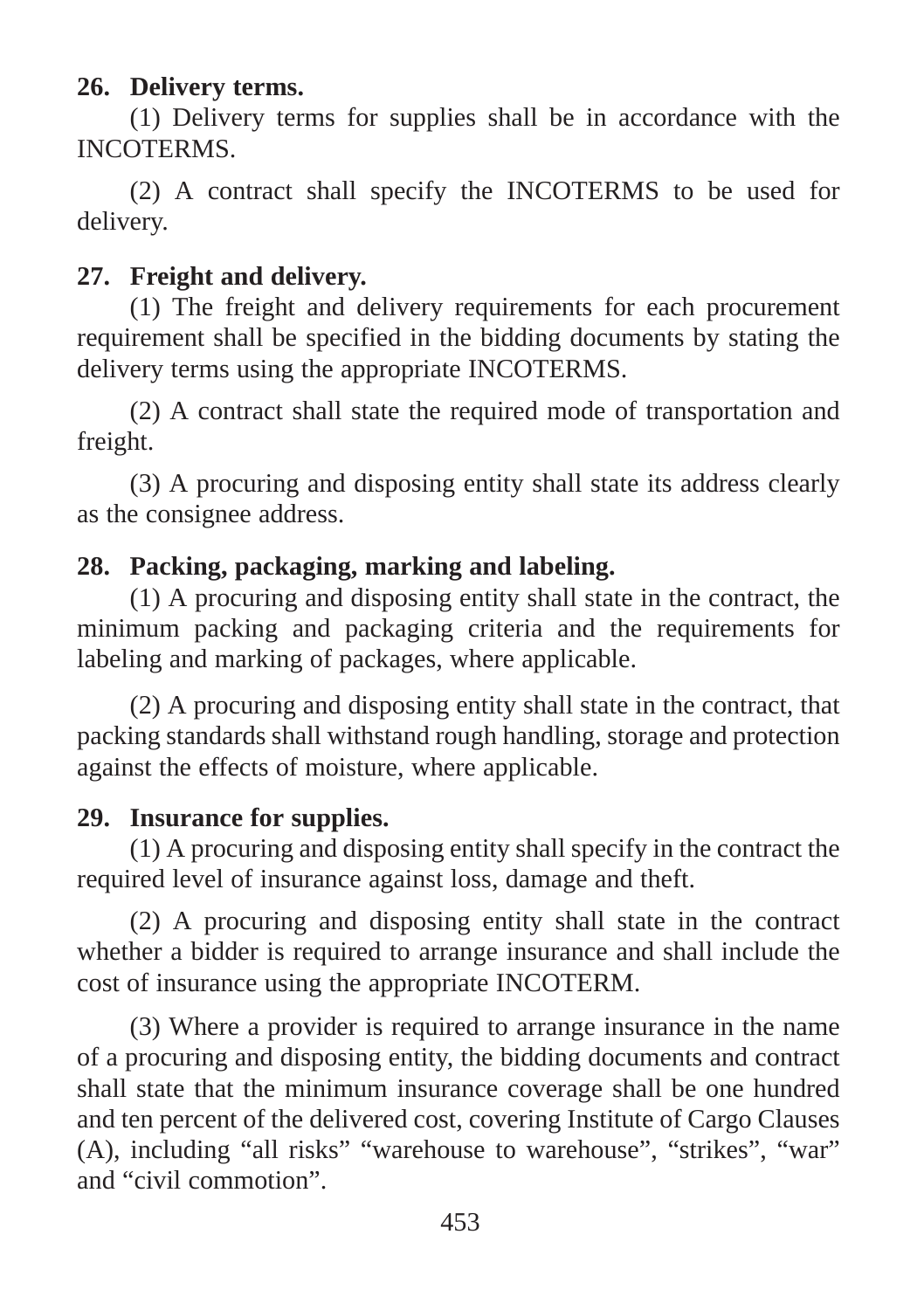# **30. Export and import licences.**

(1) A procuring and disposing entity shall specify in the contract the responsibility for export and import licences, or similar documentation or formalities, using the appropriate INCOTERMS.

(2) Where a procuring and disposing entity wishes to vary the provisions of INCOTERMS, the revised provisions shall be clearly stated in the contract.

(3) A procuring and disposing entity shall state in the contract that each party shall provide assistance to the other, to obtain the necessary export or import licences.

### **31. Inspection and testing for supplies.**

(1) A contract for supplies shall specify whether a procuring or disposing entity may inspect or test supplies during manufacture, prior to shipment, on delivery or prior to acceptance, in order to verify their technical quality, quantity, packaging or any other detail.

(2) Inspection and testing shall include an independent technical inspection or testing conducted under the internal quality control procedures of the provider.

- (3) The requirement for inspection shall take into account—
- (a) the technical complexity of the supplies;
- (b) the quantity and value of the supplies;
- (c) the estimated cost, delay or other effect of receiving the wrong quantity or sub-standard or damaged supplies to a procuring and disposing entity;
- (d) the cost of inspection; and
- (e) the internal quality control procedures of the provider.
- (4) Where inspection is required, the contract shall indicate—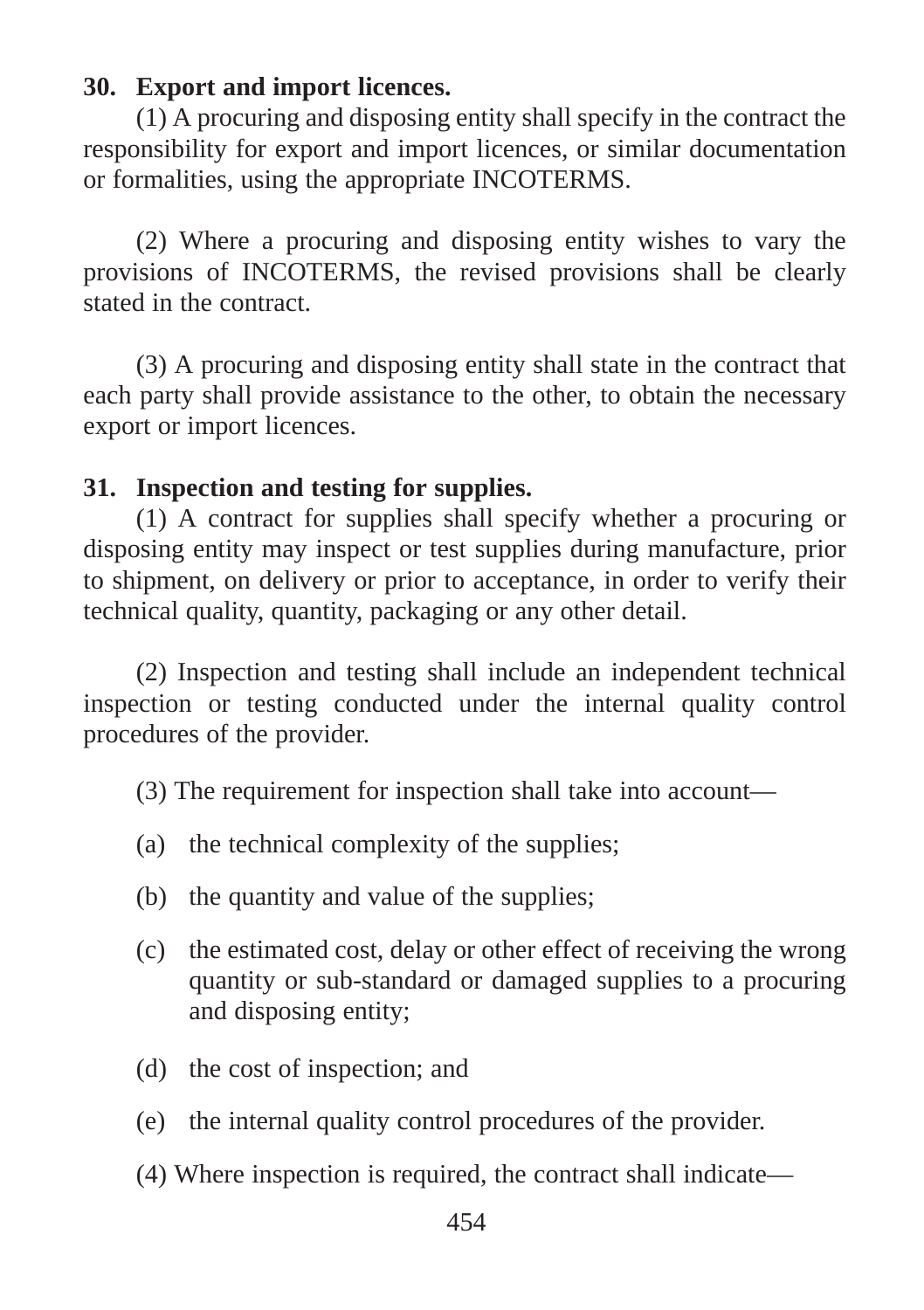- (a) the type of inspection or test to be performed and the standards to be met;
- (b) the location where the inspection or test is to be performed;
- (c) the person to carry out the inspection or test;
- (d) when inspection or testing is to be performed;
- (e) the notification or documentation required from a provider;
- (f) the party to pay for the cost of the inspection, including the cost of facilities, labour, apparatus and materials and whether the cost should be included in the bid;
- (g) that samples required for inspection shall be provided at no additional cost;
- (h) the arrangement and cost for any re-inspection required; and
- (i) any other relevant details.

(5) A contract shall describe the obligations and responsibilities of the provider relating to inspection.

(6) Where a third party provider is required to inspect supplies, the services shall be contracted following the appropriate procurement method and rules for the procurement of services.

(7) Where inspection or testing consists of the internal quality control procedures of the provider, the procuring and disposing entity may, if so specified in the contract, send a representative to witness the internal tests or request copies of the reports from the tests.

*Contracts for non-consultancy services*

# **32. Types of contracts for non-consultancy services.**

(1) A procuring and disposing entity shall use a lump sum contract for non-consultancy services where the terms of reference and the required input or period of performance of a contract, are known.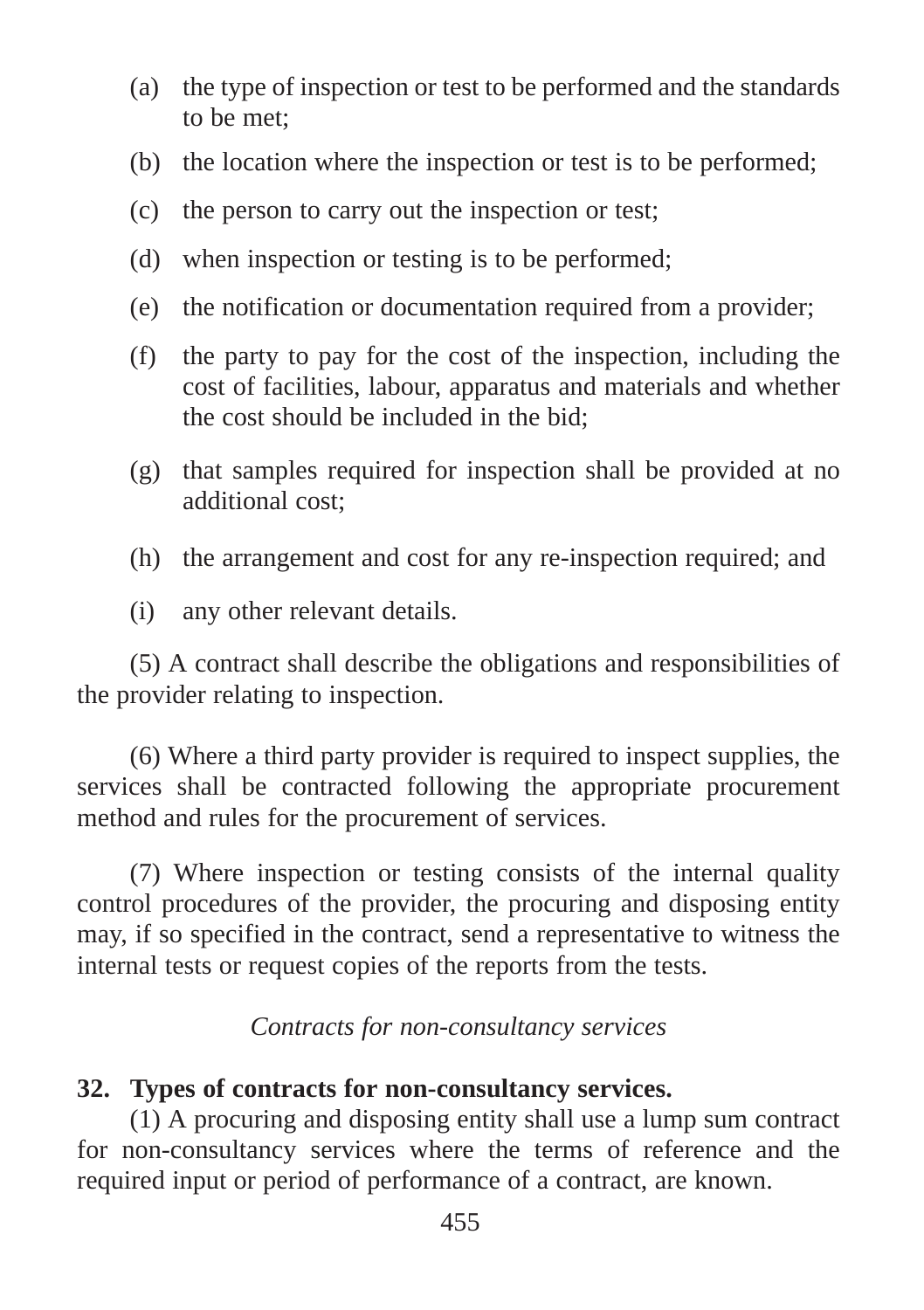(2) A procuring and disposing entity shall use a framework contract for non-consultancy services—

- (a) where there is a need to have non-consultancy services "on call" and the extent and timing of the requirement including repairs and servicing of equipment cannot be defined in advance; or
- (b) for non-consultancy services, which are needed repeatedly or continuously over a period of time and having the requirements available on a "call off" basis would reduce procurement costs or lead times.

### **33. Insurance and indemnity for non-consultancy services.**

- (1) A procuring and disposing entity shall ascertain that—
- (a) all procurement requirements for non-consultancy services are adequately and appropriately indemnified against—
	- (i) damage, loss or injury to person or property arising from the services provided; and
	- (ii) any actions, suits, claims, demands, costs and expenses occasioned by negligent or breach of statutory duty by a provider; and
- (b) a provider maintains adequate professional liability and insurance coverage against negligent performance.

(2) A procuring and disposing entity shall state in the bidding documents and contract, the insurance and indemnity required for procurement for services and shall require a bidder to include the costs of the insurance and indemnity in the bid.

(3) A procuring and disposing entity shall take out the insurance required by law and any other appropriate insurance.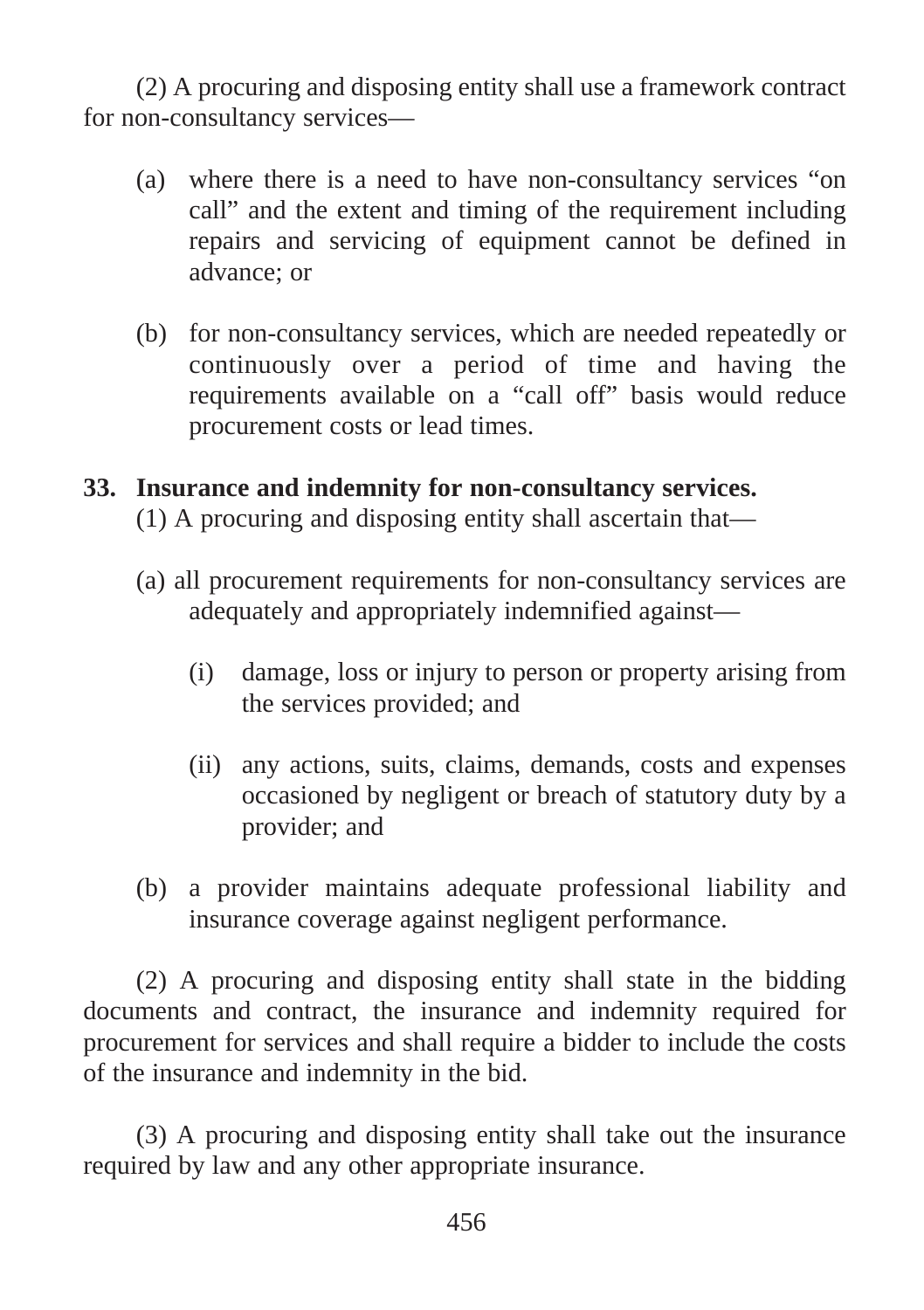# **34. Property for non-consultancy contracts.**

A procuring and disposing entity shall specify, in a contract for nonconsultancy services—

- (a) the ownership of all property purchased, produced, developed or used during implementation of the contract;
- (b) the obligations of a provider regarding the custody and care of property of the procuring and disposing entity, occupied or used during implementation of a contract;
- (c) arrangements for temporary handover and return of all property of a procuring and disposing entity occupied or used during implementation of a contract; and
- (d) arrangements for the handover, if appropriate, of all property purchased during implementation of a contract.

# *Contracts for works*

# **35. Types of contracts for works.**

(1) A procuring and disposing entity shall use a lump sum contract for buildings and other forms of construction where the works are well defined and are unlikely to change in quantity or specification, and where encountering difficult or unforeseen site conditions, such as hidden foundation problems, is unlikely.

(2) A procuring and disposing entity shall use an admeasurement contract for buildings and other forms of construction where the works are not well defined or are likely to change in quantity or specification, and where encountering difficult or unforeseen site conditions, such as hidden foundation problems, is likely.

(3) A procuring and disposing entity shall use a framework contract where the quantity of works is not defined and where—

(a) there is a need to have works "on call" and the extent and timing of the requirement cannot be defined in advance; or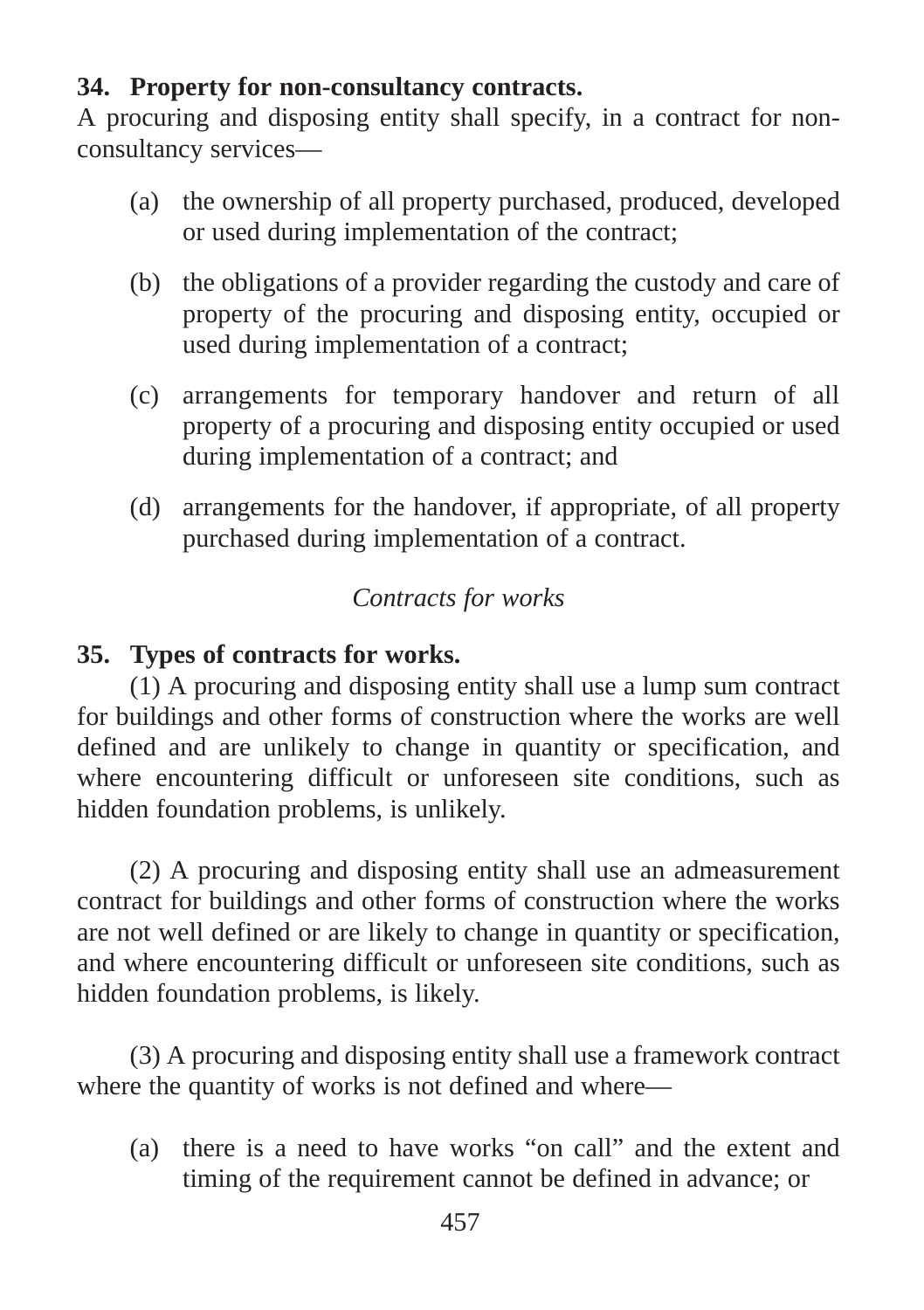(b) requirements are needed repeatedly or continuously over a period of time and having the requirement available on a "call off" basis would reduce procurement costs or lead times.

(4) A procuring and disposing entity shall use a cost reimbursable contract—

- (a) for emergency works, where there is insufficient time to calculate the full costs involved; or
- (b) for high risk works, where it is more economical for a procuring and disposing entity to bear the risk of price variations than to pay a provider to accept the risk or where a provider does not accept the risk.

(5) A procuring and disposing entity shall use a target price contract where—

- (a) a target price is agreed; and
- (b) cost savings may be achieved by offering an incentive payment to a provider for any cost savings below the target price.

(6) A procuring and disposing entity shall obtain the consent of the Authority to use another type of contract for works, other than the ones specified in this regulation.

# **36. Scope of contracts for works.**

(1) A contract for works shall clearly indicate the scope of work and the responsibility for the design.

(2) A contract for works may be—

(a) a standard contract, where the works are fully designed by a procuring and disposing entity or a consultant prior to bidding and a provider is responsible for construction only;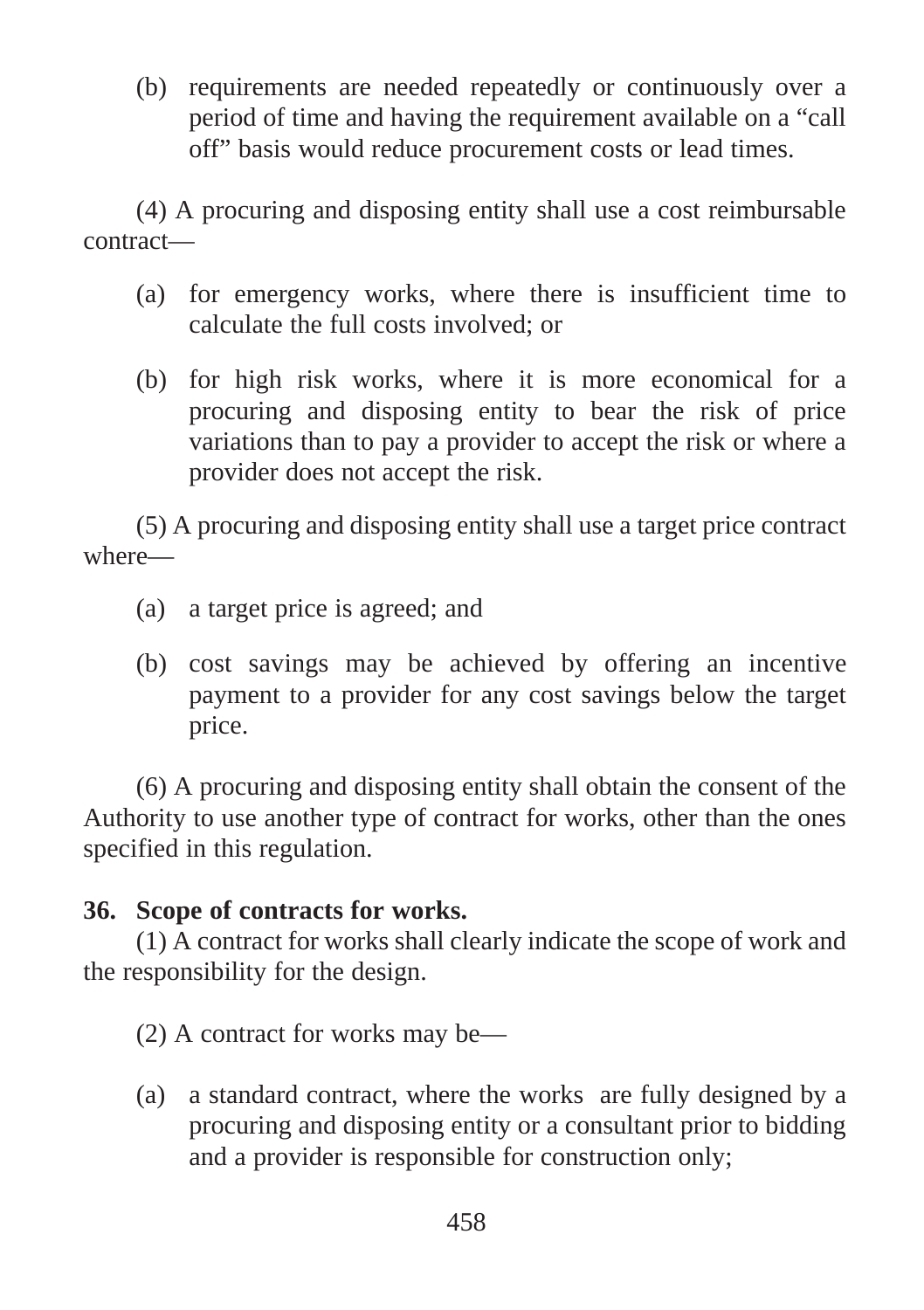- (b) a design and build contract, where a provider is responsible for the design and construction of the works based on the parameters of a procuring and disposing entity; or
- (c) a turnkey contract, where a provider is responsible for the design, engineering, supply, installation of equipment and the complete construction, based on the performance specifications of a procuring and disposing entity, except where a procuring and disposing entity is responsible for the design and engineering, and invites bids for a single contract for the supply and installation of all the works and supplies required for the project component.

(3) A procuring and disposing entity shall use a management contracting contract where appropriate, subject to the regulations governing the procurement of services.

(4) A procuring and disposing entity shall obtain the consent of the Authority to use a contract for works, whose scope is outside this regulation.

# **37. Insurance and indemnity for works.**

(1) A procuring and disposing entity shall ascertain that all procurement requirements for works are adequately and appropriately insured, from the commencement of the works to the end of the defects liability period, for events which are due to the risks of a provider, including—

- (a) loss of or damage to the works, plant, materials, equipment, property; and
- (b) personal injury or death.

(2) Insurance shall provide for compensation to be payable in the types and proportions of currencies required to rectify the loss or damage incurred.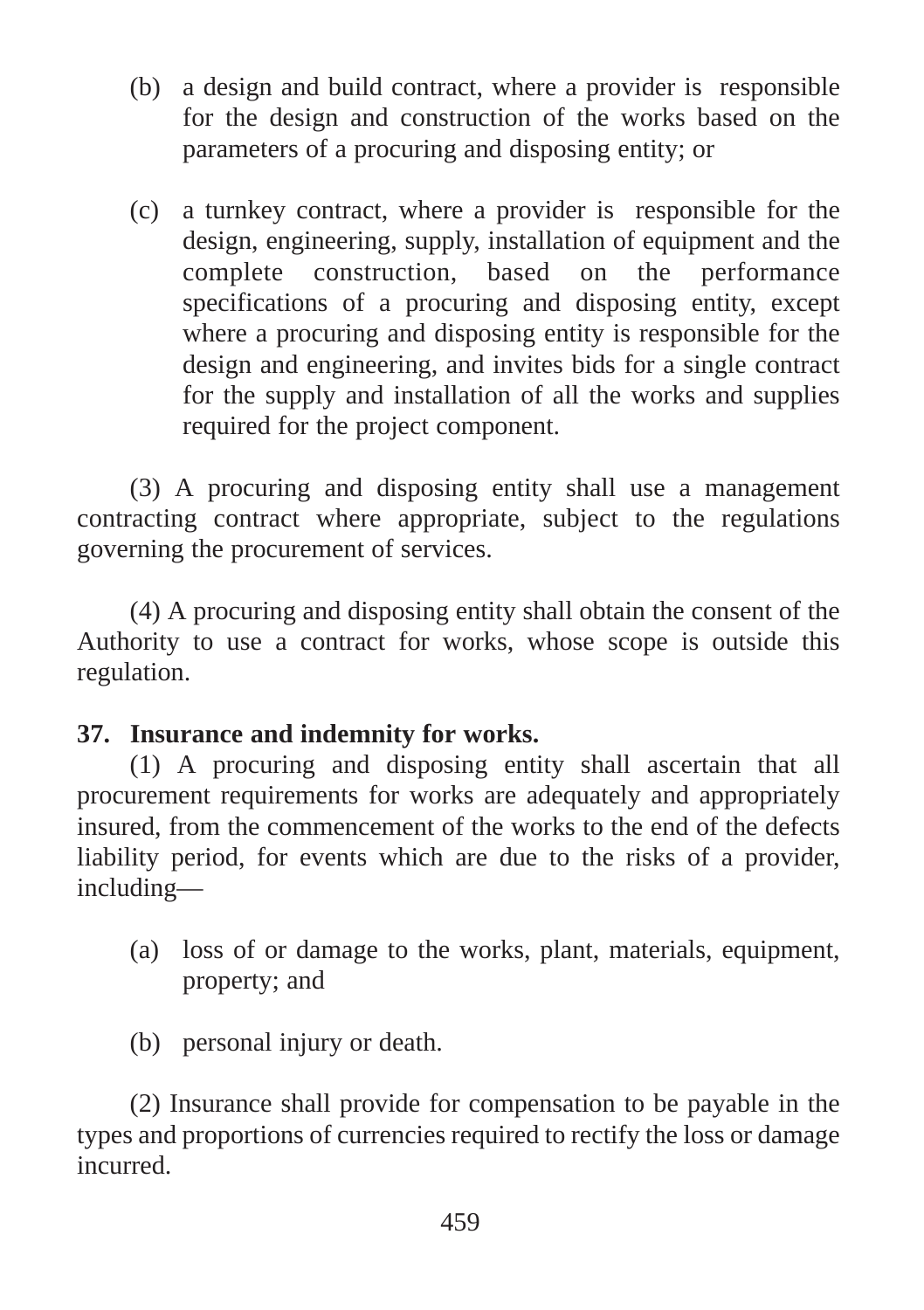(3) A procuring and disposing entity shall state the insurance required in the bidding documents and the contract and shall require a bidder to include the costs of insurance in the bid.

## **38. Property for works contracts.**

A contract for works shall clearly state—

- (a) the procedure for the transfer of the completed works to a procuring and disposing entity, including the transfer of title and the documentation of the transfer;
- (b) the ownership of the property on site during the implementation of a contract;
- (c) the obligations of a provider in relation to the custody and care of the property of a procuring and disposing entity, occupied or used during the implementation of a contract; and
- (d) arrangements for the temporary handover and return of all property of a procuring and disposing entity, occupied or used during the implementation of the contract.

PART IV—CONTRACT PRICING AND PAYMENT.

# **39. Contract pricing.**

(1) A procuring and disposing entity shall place a contract based on fixed prices, for a procurement requirement that is to be completed within eighteen months from the placement of the contract.

(2) Notwithstanding subregulation (1), a contract for a requirement that is to be completed within eighteen months shall provide for price adjustment in the case of—

- (a) rapidly rising prices; or
- (b) significant price fluctuations in the case of imported goods due to the changes in foreign currency.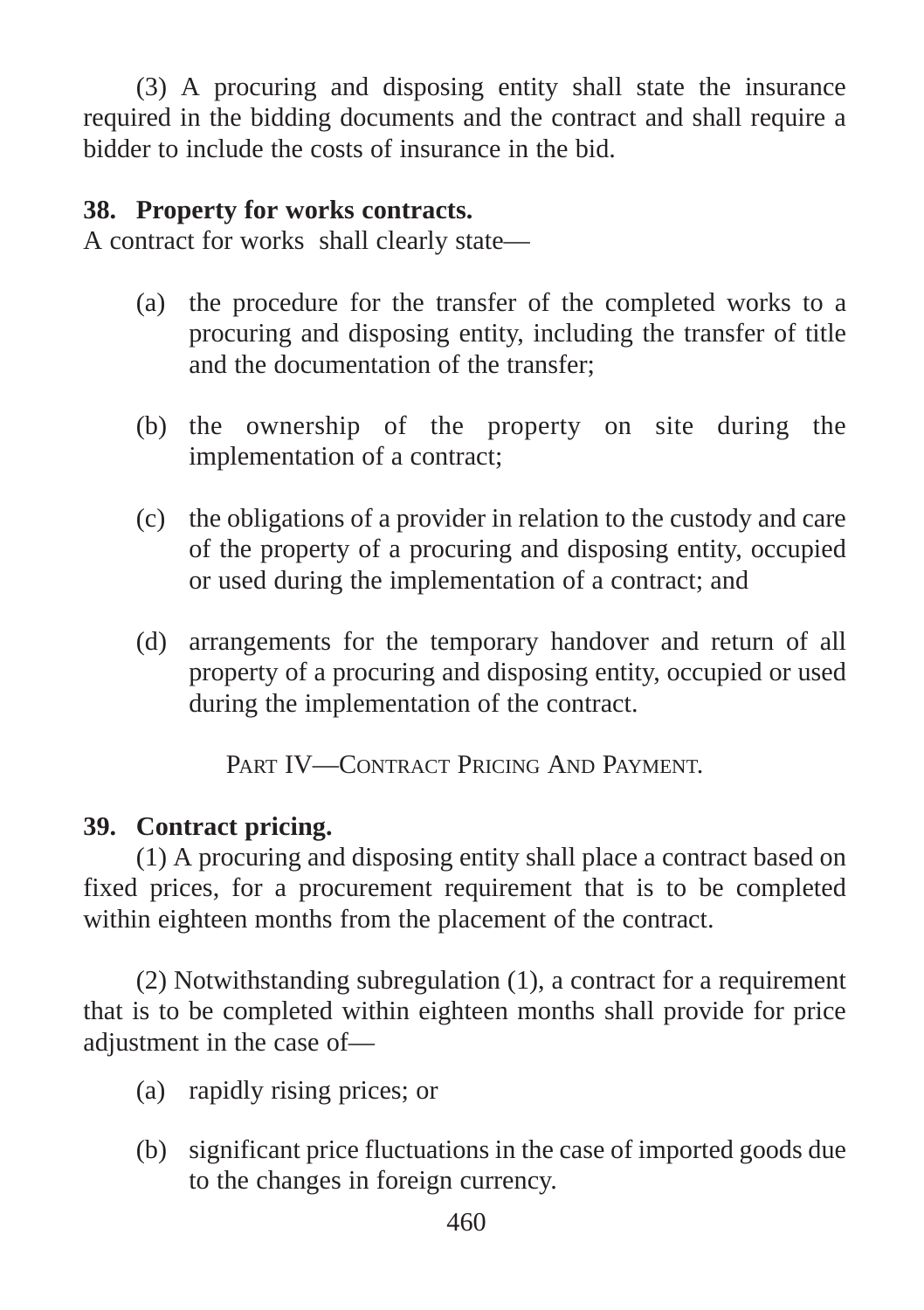(3) For the purposes of subregulation (2), the submission to the contracts committee shall include the justification for recommending the price adjustment.

(4) A procuring and disposing entity shall place a contract with price adjustment provisions for a procurement requirement that will not be completed within eighteen months from the placement of a contract.

(5) The Authority shall provide a procuring and disposing entity with advice on internationally accepted practices, in relation to price adjustment for differing procurement requirements.

#### **40. Application of price adjustment.**

(1) A procuring and disposing entity shall include a price adjustment provision in a contract extending beyond eighteen months, where it is more economical for a procuring and disposing entity to accept the inflation risk than to pay an additional cost for the supplier to accept the risk.

(2) Where a price adjustment provision is included in a contract, the method for calculating adjustments, and any restrictions or conditions on adjustments, shall be clearly stated in the bidding documents and in the contract.

(3) A price adjustment shall be calculated using a predefined formula, which shall separate the total price into components, such as labour, equipment, materials, and fuel, adjusted by price indices specified for each component.

(4) Where the payment currency is different from the currency of the source of the input and corresponding index, a correction factor shall also be applied in the formula, to avoid incorrect adjustment.

(5) The formula, price indices, correction factors and base date for application shall be clearly stated in the bidding documents and in the contract.

461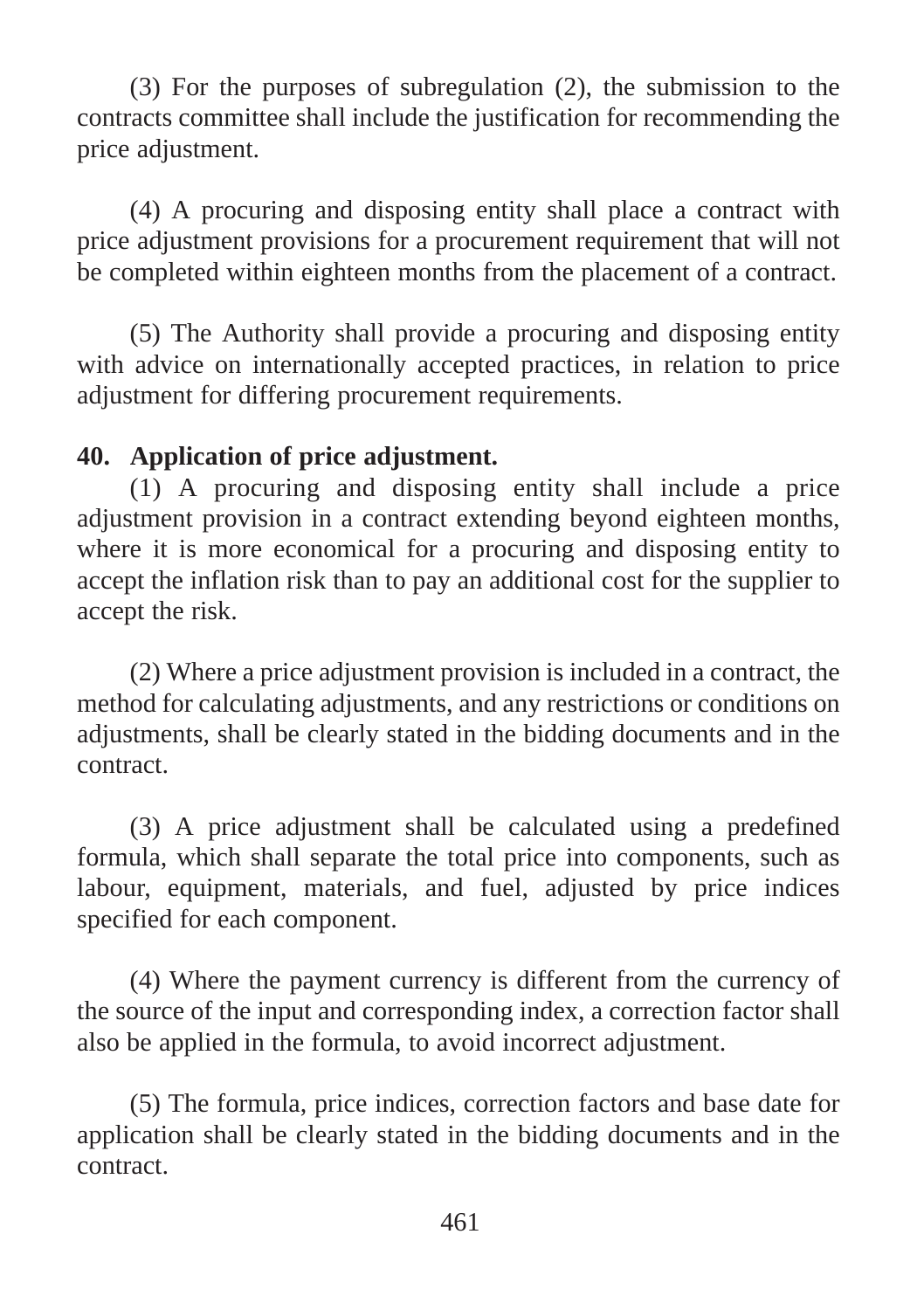(6) The formula and price indices shall be appropriate to the type of procurement and source of the inputs and shall use industry standards wherever possible.

(7) Where there is an industry standard or where an appropriate formula is not available, a procuring and disposing entity shall use the sample formula in Schedule 1.

## **41. Payment terms.**

(1) A contract shall specify the payment terms to apply to the contract, including—

- (a) the payment method;
- (b) the payment structure;
- (c) the payment documents;
- (d) the payment period; and
- (e) the currency of the payment.

(2) Where a bidder proposes alternative payment terms, the bidder shall include the full cost of the terms in the bid price.

# **42. Payment method.**

(1) A procuring and disposing entity shall agree with a provider on the method of payment for a contract.

(2) The method of payment shall be comprehensively defined in a contract and shall indicate the person to pay any costs associated with the agreed method.

# **43. Payment structure.**

(1) A procuring and disposing entity shall state in the contract, the structure of the payment to be made.

(2) The payment structure and amount of payment for each procurement requirement shall be determined by best practices.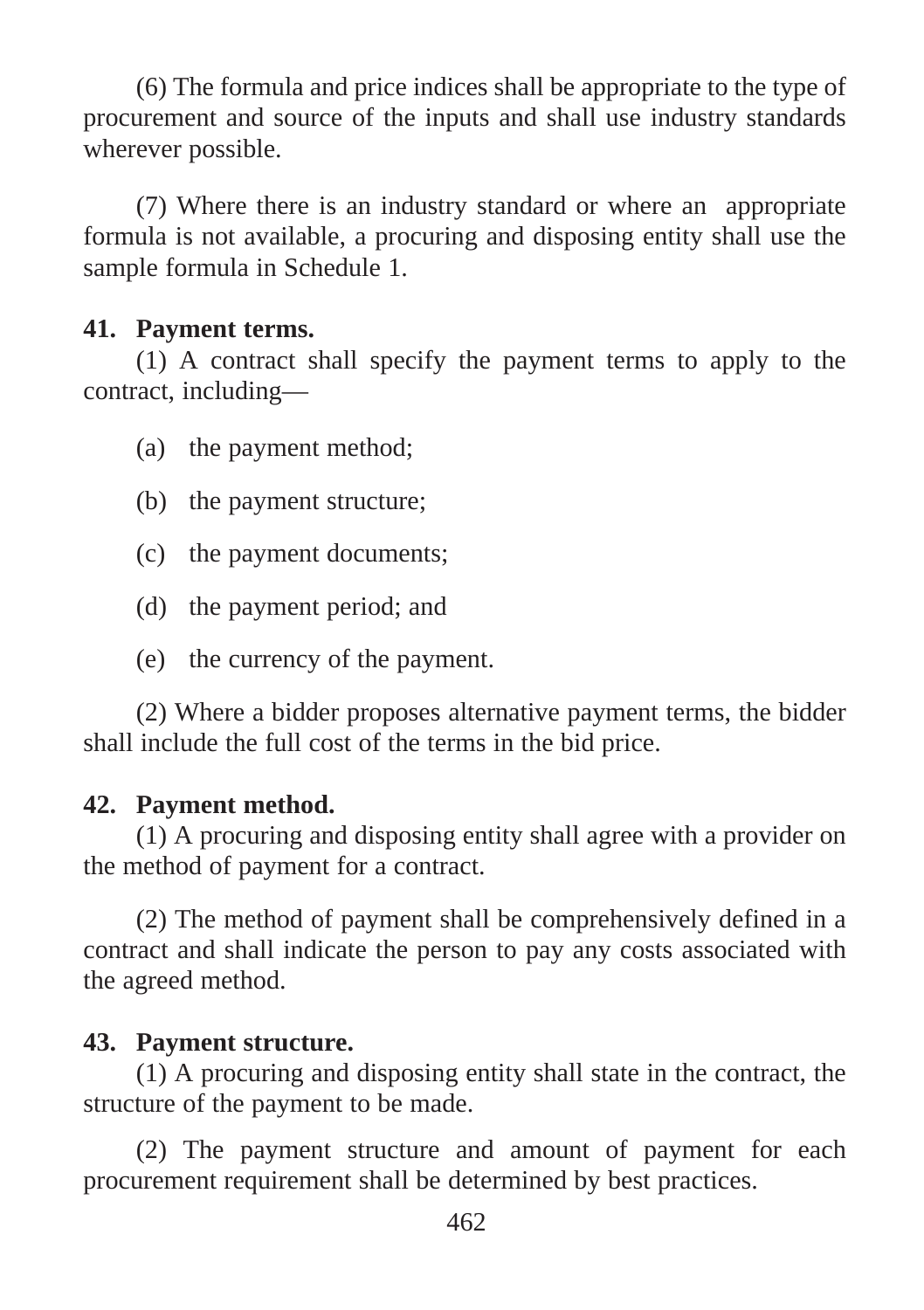(3) The amount of payment shall be proportionate to the required output or deliverables.

(4) A payment structure may include—

- (a) advance payments;
- (b) stage payments, which shall be linked to specific deliverables or milestones and which may be stated in percentage terms of the defined amount or in specific amounts;
- (c) regular interim payments, which shall be based on general progress or the work performed and may relate to a specified time period or a measurement of work performed;
- (d) a retained payment, which shall be linked to a specific contract event, such as installation or warranty.

(5) The payment structure shall be proportionate to the output or deliverables specified under subregulation (4) (b) and (c).

# **44. Advance payment.**

(1) A procuring and disposing entity may make an advance payment for—

- (a) mobilisation or start up costs for the provision of works or services; or
- (b) the provision of supplies, such as items that have to be specially or custom manufactured.

(2) Where an advance payment is consistent with best practices, an advance payment security specified in regulation 47, shall be required and the requirement for a payment security shall be stated in the bidding documents and in the contract.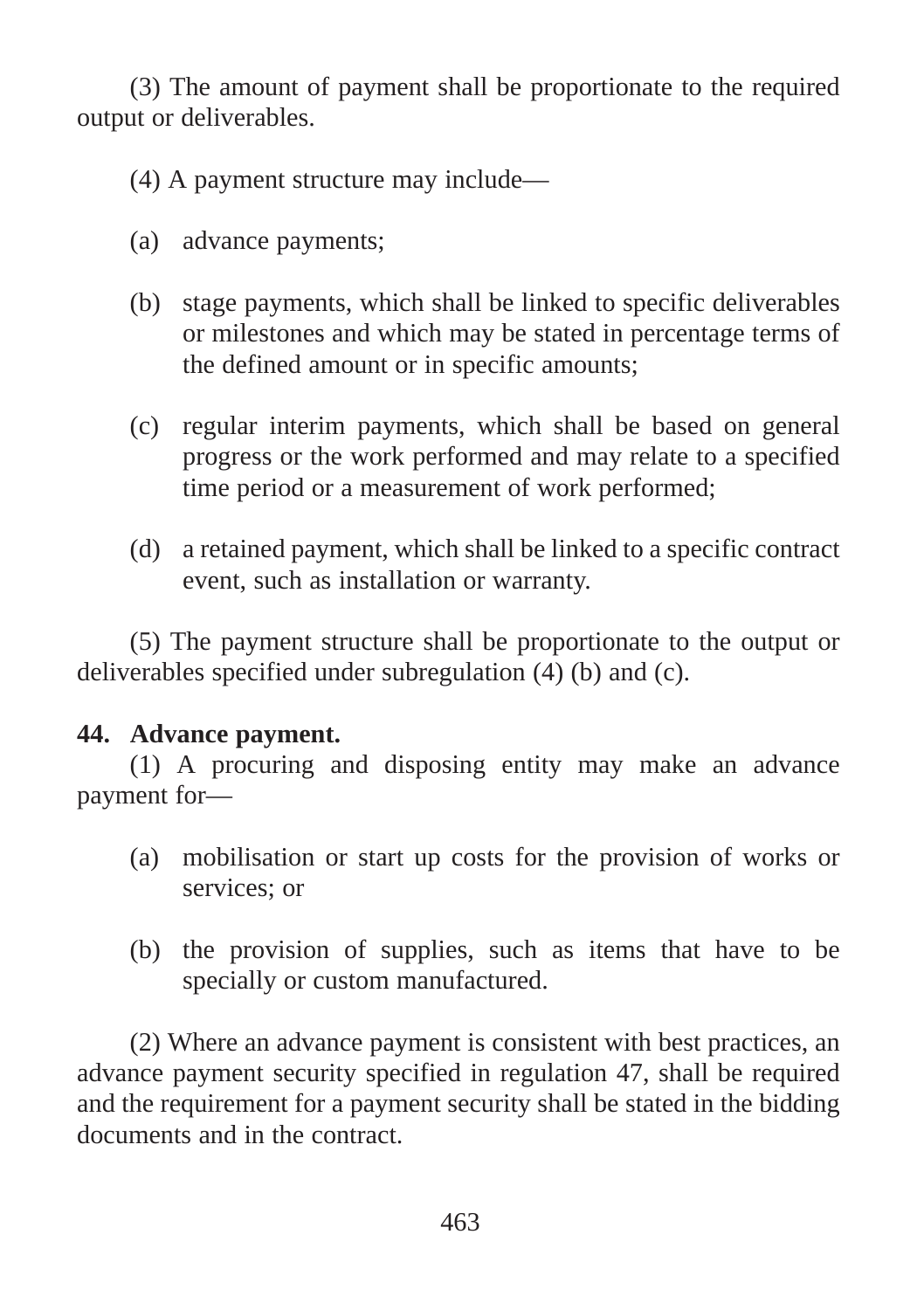(3) A procuring and disposing entity shall not make an advance payment exceeding thirty percent of the contract price.

- (4) An advance payment shall be—
- (a) recovered from subsequent interim payments made to a provider, which shall be subject to a percentage deduction equal to the percentage paid as advance payment; or
- (b) specified as a particular milestone for stage payments.

# **45. Interim or stage payment.**

(1) Where an interim or stage payment is permitted, a procuring and disposing entity shall comply with the following conditions—

- (a) the payment shall be linked to specific and verifiable deliverables, contract event, time period, or work which should be stated in the bidding documents and the resulting contract;
- (b) individual payments shall not exceed the cost or value of the deliverable, period or work to which the payment relates; and
- (c) the procuring and disposing entity shall require the provision of a payment security if, during the delivery of the works, services or supplies, risk or title remains with the provider.

(2) Where a payment security is required under subregulation (1)(c), a procuring and disposing entity shall comply with regulation 47.

# **46. Retained payment.**

(1) A procuring and disposing entity shall determine the works or services for which payment may be retained and state in the contract—

(a) the percentage or amount of the total contract value to be retained;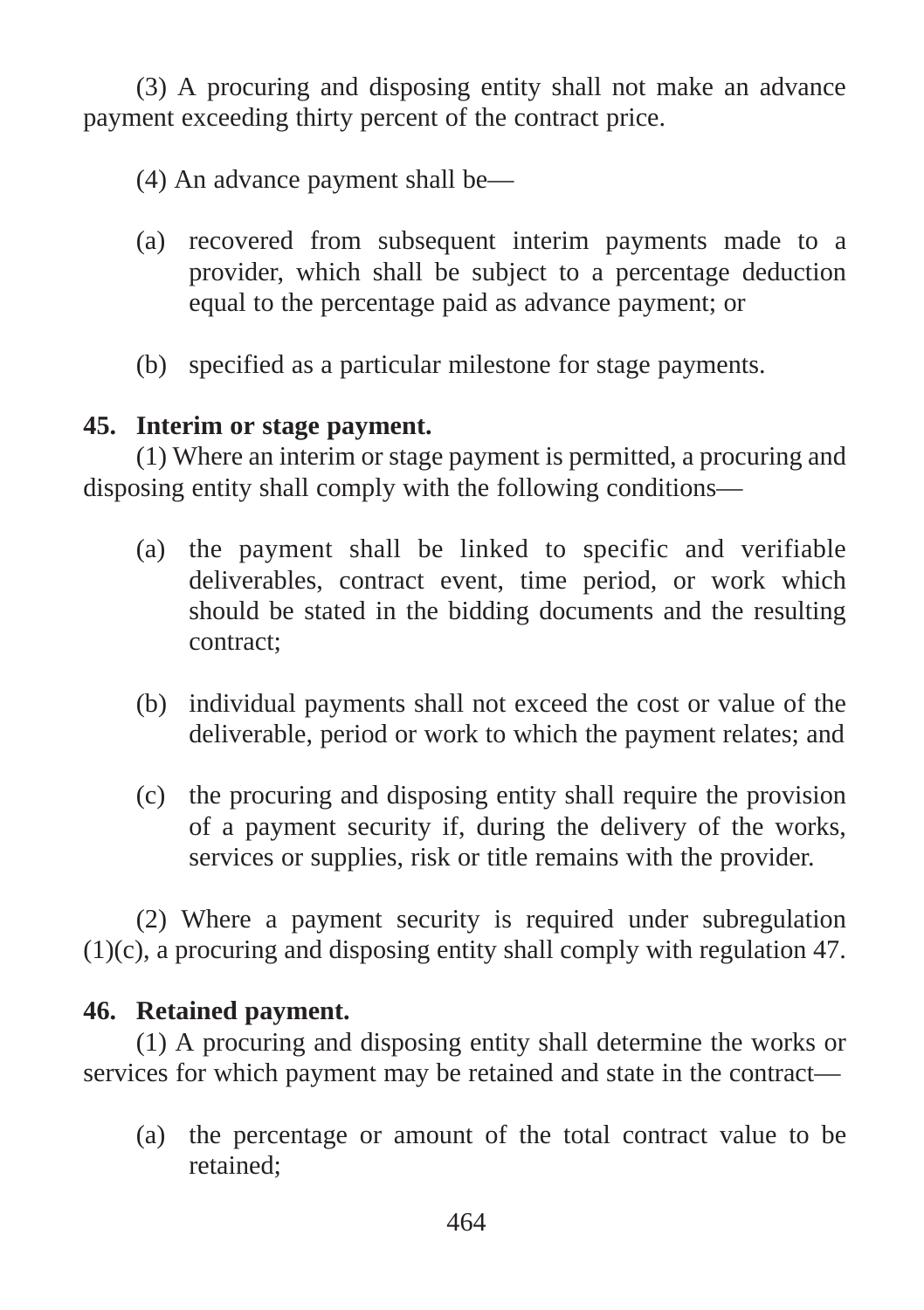- (b) the period or the event at which the retention is to be released; and
- (c) the documents that shall prove or certify the period or event relating to the release.

(2) A provider may be permitted to substitute a payment security for a retained payment, in accordance with these Regulations.

### **47. Payment security.**

(1) Payment shall not be made to a provider under a contract for works, services or supplies, without receipt of the deliverables specified in the contract.

(2) Notwithstanding subregulation (1), payment shall be made to a provider before receipt of deliverables specified in the contract, after obtaining an appropriate payment security.

(3) The bidding documents and contract shall state the requirement for a payment security.

(4) A payment security shall—

- (a) be in a format provided by the Authority which shall be included in the bidding documents;
- (b) be in a form and from an institution that is acceptable to the Bank of Uganda;
- (c) be valid for a prescribed period beyond the expected final date of completion of a contract or expected release date; and
- (d) where appropriate, allow for the progressive reduction of the secured sum, where a successive payment is released against the secured sum.

(5) The period in subregulation (4)(c) shall be determined taking into account the circumstances of a procurement requirement and the likelihood of extensions or delays to the final completion date.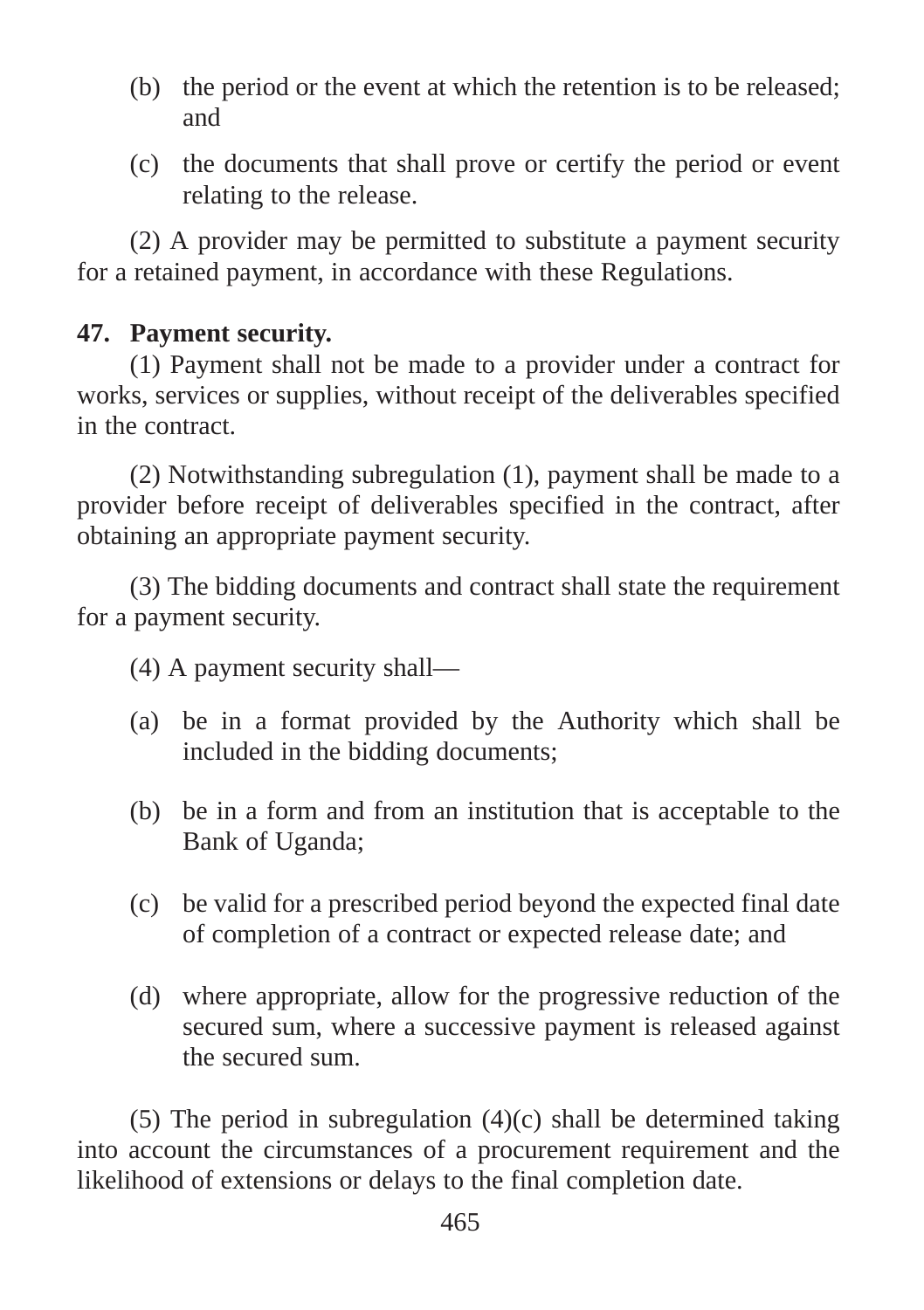(6) The validity period for a payment security for procurement for works shall be for three to six months after the final expected transaction date.

(7) The validity period for a payment security for procurement for services or supplies shall be for one to three months after the final expected transaction date.

(8) A payment security shall be released by a procuring and disposing entity upon the expiry of the term of the security or upon the reduction of the secured sum to zero, whichever is later.

(9) The proposed release of a payment security shall be communicated to a provider and returned in accordance with the instructions of the provider.

#### **48. Payment documents.**

(1) A procuring and disposing entity shall clearly state in the contract, the documents against which each payment shall be made.

(2) A payment document shall include a document certifying or proving—

- (a) the delivery or receipt of the works, services or supplies in accordance with the terms of the contract;
- (b) the content of the consignments delivered;
- (c) the insurance coverage of the delivered items;
- (d) the successful inspection of the delivered items;
- (e) the origin or eligibility of the delivered items;
- (f) payment of costs specified in a contract, such as duties, levies or taxes that may be due and payable by a provider on the delivered items;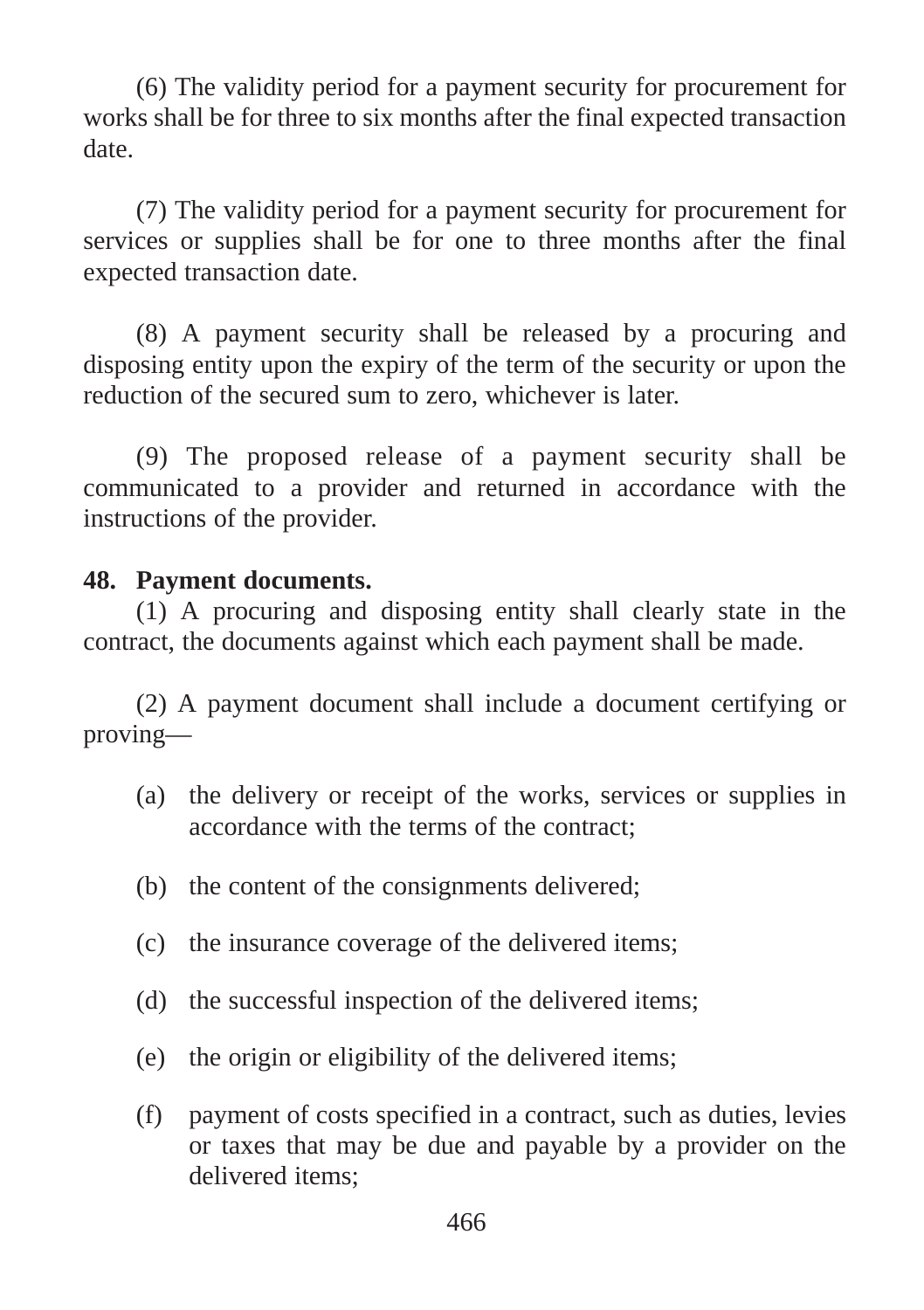- (g) the acceptance of installation or commissioning of the delivered items by a user;
- (h) the receipt or acceptance of reports, manuals, guides, or other documents;
- (i) the actual time period worked;
- (j) the actual works or services completed;
- (k) the payment of sums due to sub-contractors; or
- (l) the actual sums paid for reimbursable costs, such as air tickets.

(3) A payment request from a provider shall require an original invoice from the provider certifying the payment due.

#### **49. Payment to a provider.**

(1) The payment for any sum of money due under a contract shall only be made in the name of the provider stated in the contract.

(2) The payment shall not be made to any person other than a provider, unless the provider requests and confirms in writing the details of the recipient of the payment.

(3) The period for payment shall be thirty days from certification of invoices, except where this is varied in the special conditions of contract.

(4) Payment shall be made in the currency stated in the contract.

#### **50. Delays in payment.**

(1) Where a payment request contains errors or discrepancies or is supported by incorrect or incomplete documentation or is not in accordance with the terms of a contract, the payment request shall not be certified and shall be returned to the provider, specifying the reasons for the rejection.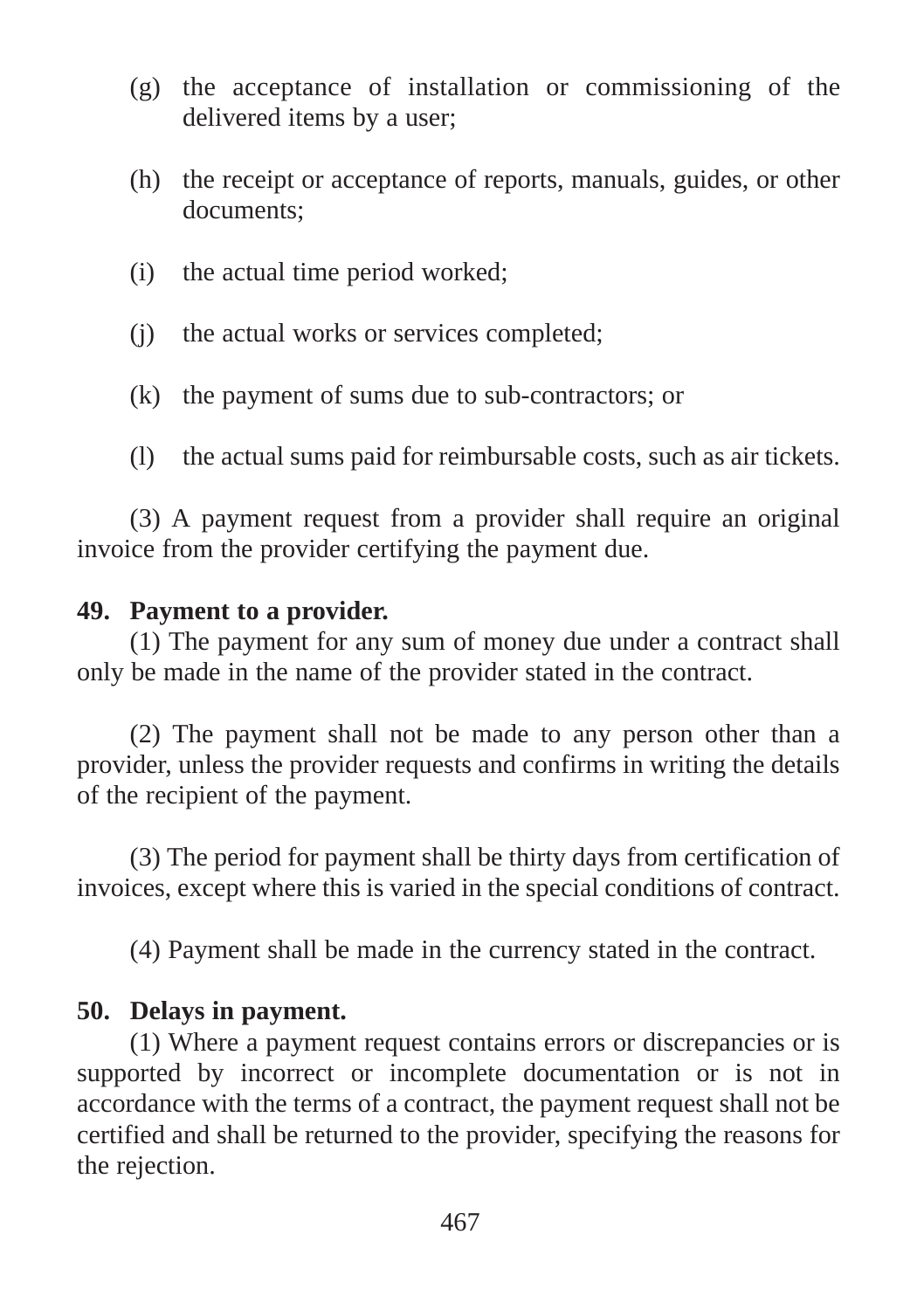(2) A provider whose payment request is rejected shall be entitled to present a new or amended payment request, which shall be treated as the original payment request.

(3) Notwithstanding subregulation (1), where a procuring and disposing entity queries any part of a payment invoice from a provider, the procuring and disposing entity shall pay the unchallenged portion of the invoice to the provider.

# PART V—CONTRACT MANAGEMENT

#### **51. Contract management**

(1) The accounting officer or a person appointed by the accounting officer from the user department, shall manage the contract.

(2) The procurement and disposal unit shall provide a copy of the contract to the person appointed by the accounting officer to manage the contract.

(3) Upon receipt of a contract, the contract manager shall prepare a contract management plan using Form 49 in Schedule 2, and forward a copy to the to the procurement and disposal unit for purposes of monitoring.

(4) Where a contract manager or user department has any reservation or difficulty with the terms or conditions of the contract, the contract manager shall discuss and resolve the reservation or difficulty with the procurement and disposal unit.

# **52. Appointment of contract manager.**

(1) A user department shall nominate to the accounting officer, a member of the user department, with appropriate skills and experience, or who is supervised by a member of the user department who has the appropriate skills and experience, to be appointed as contract manager.

(2) Where a contract is of high value or is complex or forms part of a larger project, the accounting officer shall assign the contract to a contract management team, which shall have the same responsibilities as a contract manager.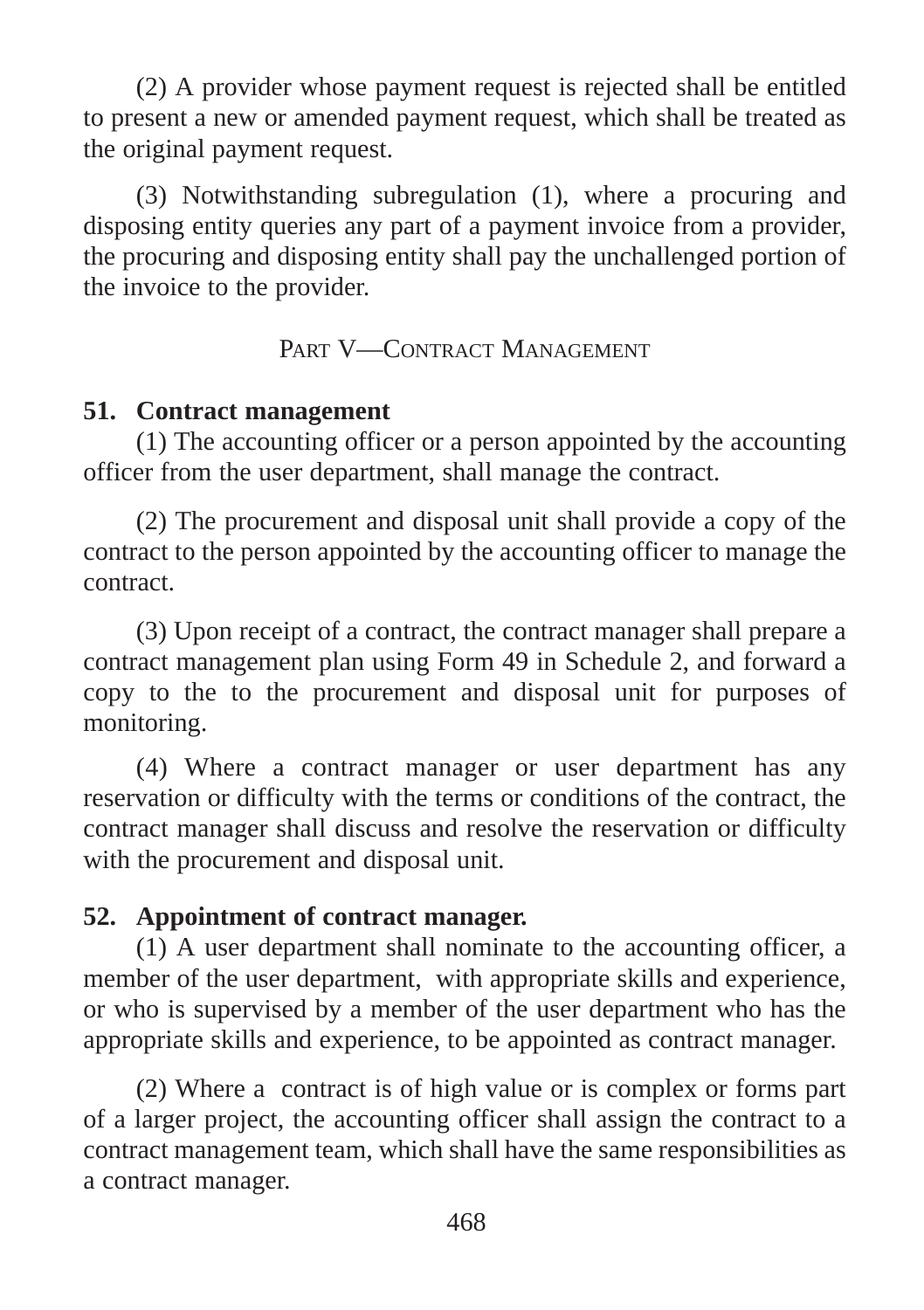(3) A contract may be managed by a body or person outside the procuring and disposing entity, supervised by the user department.

# **53. Responsibilities of contract manager.**

(1) A contract manager shall—

- (a) manage the obligations and duties of the procuring and disposing entity specified in the contract; and
- (b) make certain that the provider performs the contract in accordance with the terms and conditions specified in the contract.

(2) In the case of a time-based contract, the contract manager shall closely monitor the progress of the contract and ascertain that the payments claimed by the provider are appropriate and in accordance with the contract terms.

(3) For the purposes of subregulation (1), a contract manager shall—

(a) ascertain that—

- (i) a provider meets all performance or delivery obligations in accordance with the terms and conditions of a contract;
- (ii) a provider submits all the required documentation in accordance with the terms and conditions of a contract;
- (iii) a procuring and disposing entity meets all the payment and other obligations in accordance with the terms and conditions of a contract;
- (iv) there is adequate cost, quality and time control, where appropriate;
- (v) there is compliance with the Act, these Regulations, guidelines and best practices;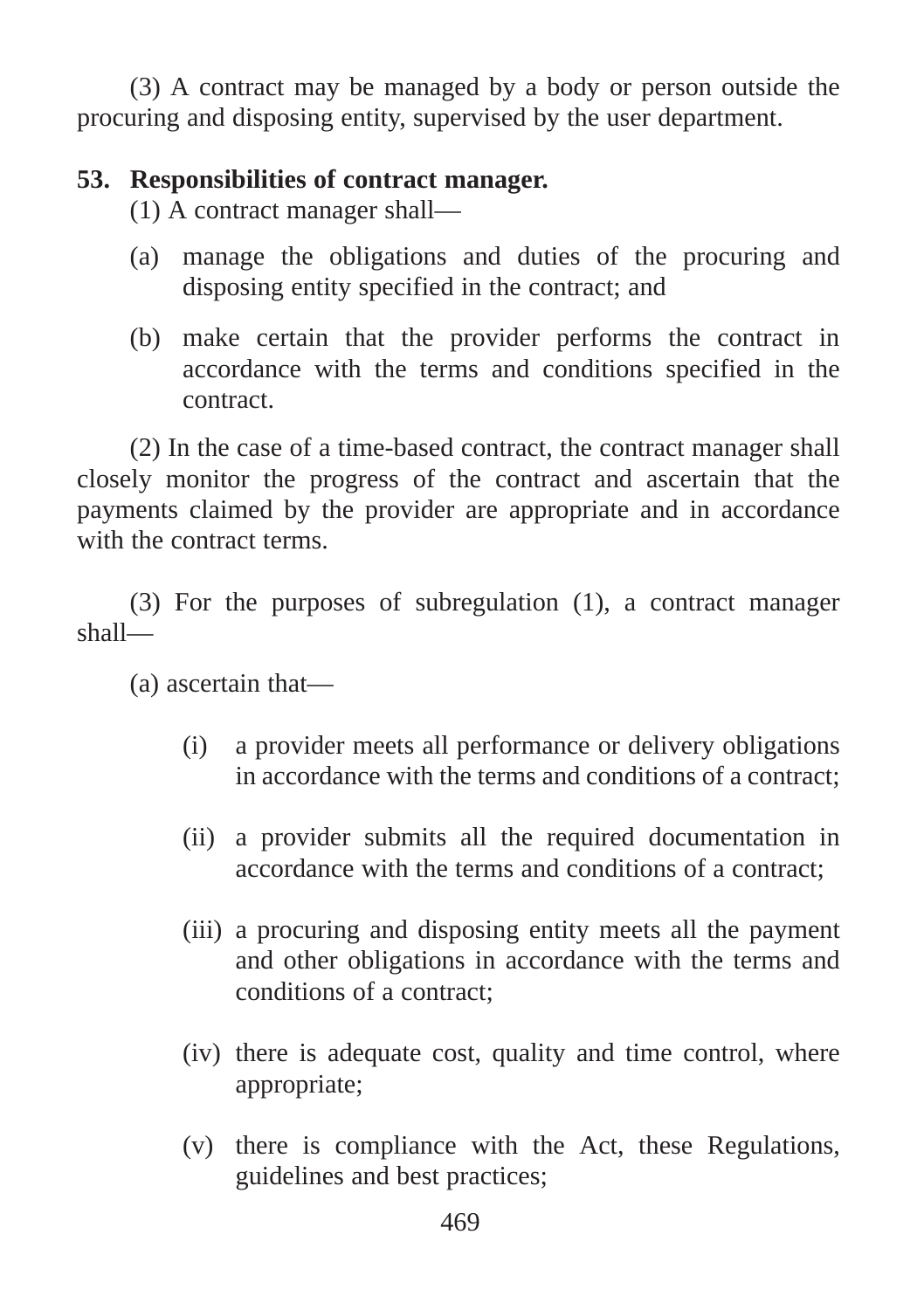- (vi) all contract obligations are complete before closing the contract file; and
- (vii) all contract management records are kept and archived as required;
- (b) issue any required variations or change orders, in accordance with the terms and conditions of a contract;
- (c) provide full details of a required contract amendment to the procurement and disposal unit and obtain the approval of the contracts committee before issuing any amendment;
- (d) Manage the handover or acceptance procedures;
- (e) provide full details of any proposed termination of a contract to the procurement and disposal unit and obtain the approval of the accounting officer prior to termination;
- (f) appraise the performance of the provider and report on the performance of the provider to the procurement and disposal unit; and
- (g) submit a monthly report on the progress or completion of the contract to the accounting officer and give a copy to the procurement and disposal unit.

(4) The procurement and disposal unit shall every three months prepare and submit to the accounting officer a report on all contracts signed by the procuring and disposing entity, highlighting the problems encountered in managing the contracts.

# **54. Change orders to contracts.**

(1) Subject to subregulation (2), a procuring and disposing entity may at any time after signing the contract issue a change order to the provider, in accordance with the contract, requiring the provider to make changes within the general scope of the contract in—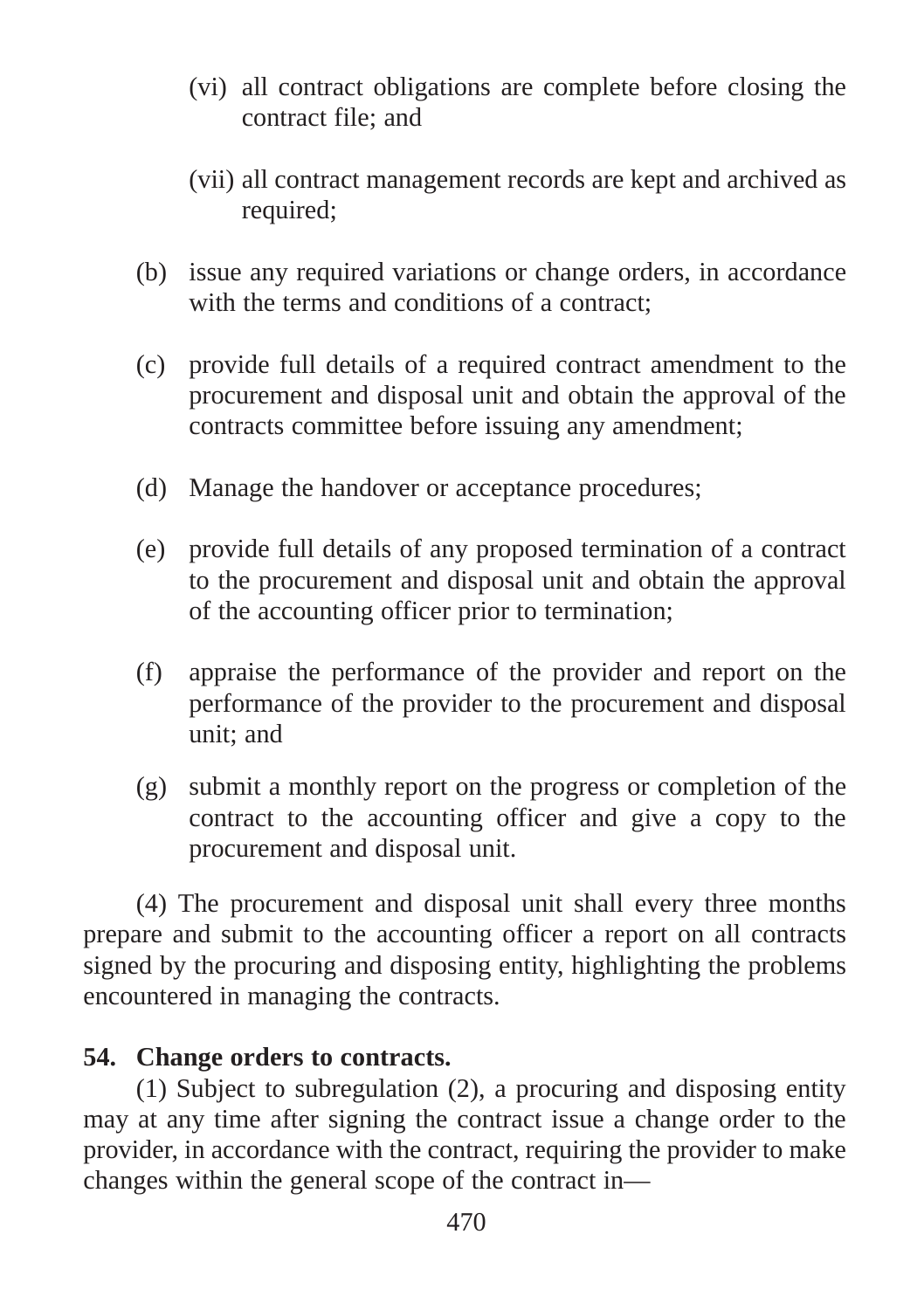- (a) the drawings, designs, or specifications;
- (b) the method of shipment or packing;
- (c) the place of delivery;
- (d) time of performance or duration of the contract; or
- (d) the related services to be provided by the provider.

(2) A procuring and disposing entity shall not issue a change order under this regulation which increases the cost of the contract beyond 0.1 percent in the case of a single change or 1 percent in the case of cumulative change orders, of the original contract price.

(3) A change order shall be issued by the contract manager.

(4) A change order shall not be issued to the provider without the approval of the accounting officer.

# **55. Contract amendment.**

(1) A change in the contract which increases the price of the original contract beyond 0.1% in the case of a single change or 1% cumulatively shall be effected by amending the contract.

(2) The price to be charged by a provider for any related services that might be needed but which were not included in the contract shall be agreed upon in advance by the parties and shall not exceed the prevailing rates charged to other parties by the provider for similar services.

(3) Notwithstanding subregulation (2) a contract amendment for additional quantities of the same items shall use the same or lower unit prices as the original contract.

(4) A single contract amendment shall not increase the total contract price by more than fifteen percent of the original contract price.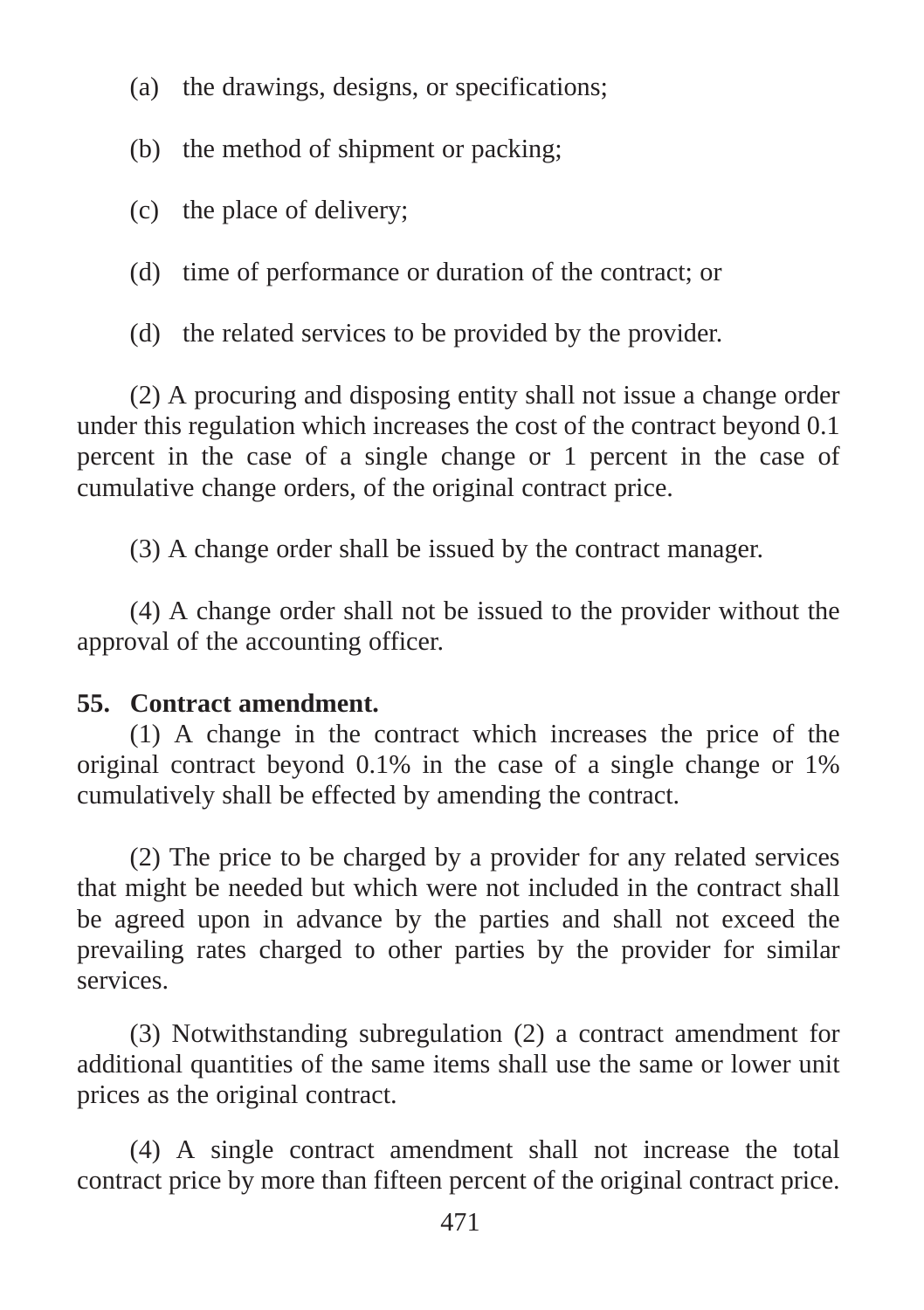(5) Where a contract is amended more than once, the cumulative value of all contract amendments shall not increase the total contract price by more than 25 percent of the original contract price.

(6) A contract amendment shall not be issued to a provider without—

- (a) commitment of the full amount of funding of the amended contract price over the required period of the revised contract;
- (b) obtaining approval from the contracts committee; and
- (c) obtaining approval from other concerned bodies including the Attorney General.

(7) The approval of the other concerned bodies including the Attorney General required under subregulation (6) shall be obtained after approval of the amendment by the contracts committee.

#### **56. Termination of contract.**

(1) Where the contract manager or a procurement and disposal unit is satisfied that a contract should be terminated, the contract manager or the procurement and disposal unit shall submit a recommendation for termination with a copy of the contract to the accounting officer.

(2) A recommendation for termination of a contract shall state—

- (a) the name of a provider and the procurement reference number;
- (b) reasons for the termination;
- (c) the actions taken to avoid termination, where applicable;
- (d) the contractual grounds for the termination;
- (e) the costs, if any, resulting from the termination; and
- (f) any other relevant information.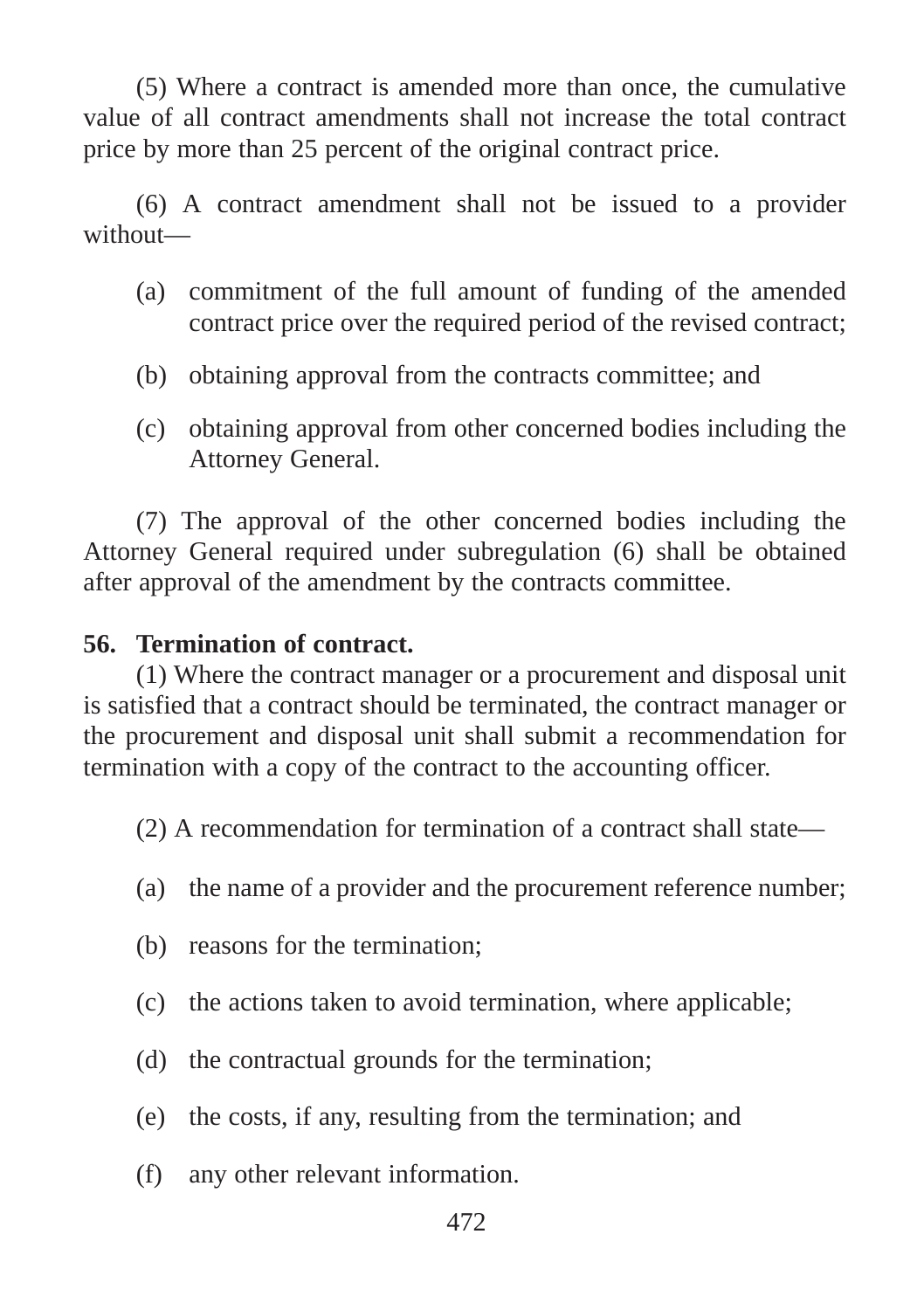(3) The decision to terminate a contract shall be taken by the accounting officer, after consulting the Attorney General.

(4) Where a contract is terminated, a procuring and disposing entity shall, where appropriate, inform the Authority of the provider involved, the reasons for the termination and recommend the suspension of the provider.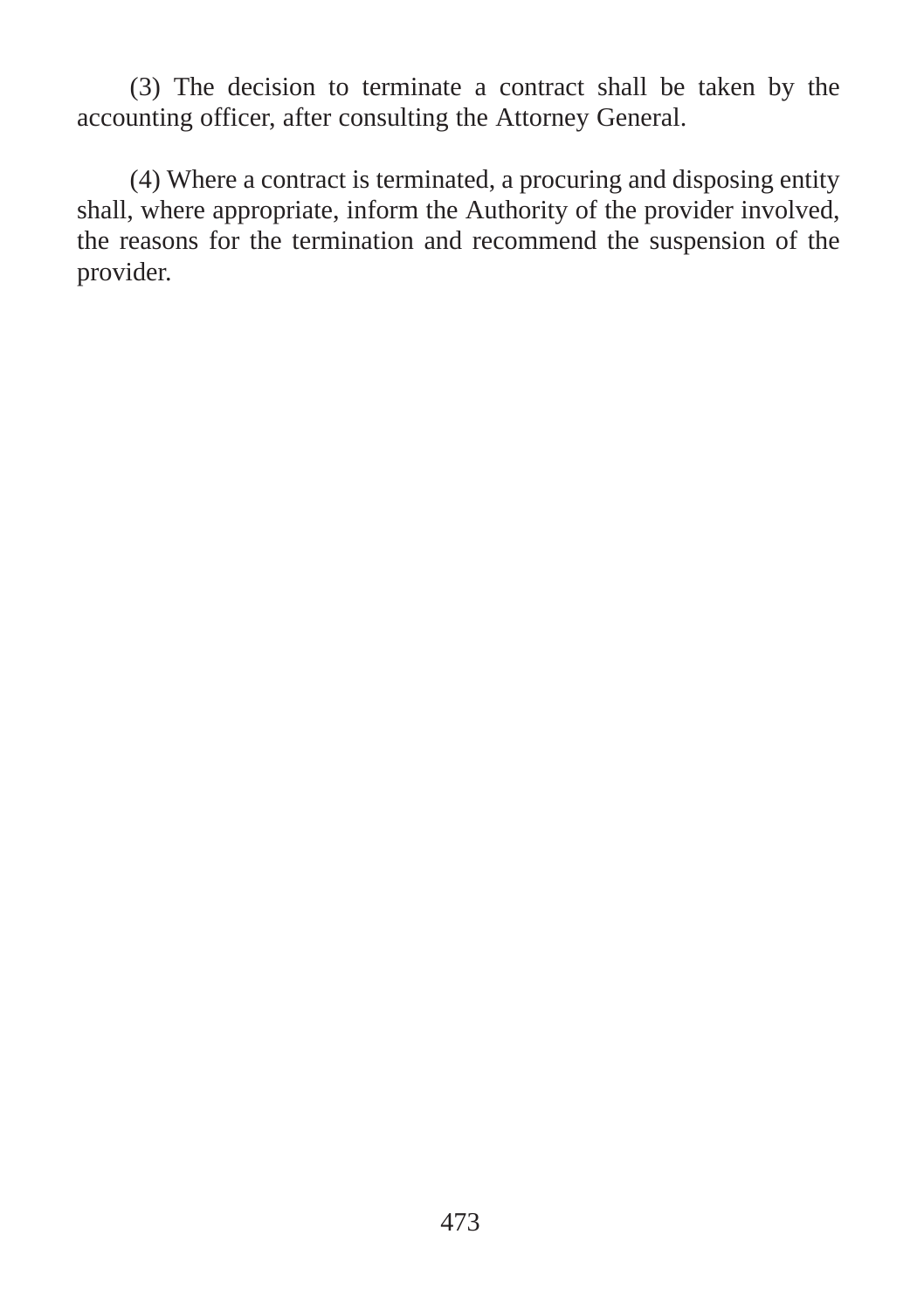#### **SCHEDULE 2**

*Regulation 40(7)*

#### **PUBLIC PROCUREMENT AND DISPOSAL OF PUBLIC ASSETS ACT, 2003**

#### **SAMPLE PRICE ADJUSTMENT FORMULA**

Prices payable to the provider, as stated in the contract, shall be subject to adjustment during performance of the contract to reflect changes in the cost of labour and material components in accordance with the formula:

$$
\Delta P = P_0 \left( a + b \frac{L_1}{L_0} + c \frac{M_1}{M_0} \right) - P_0
$$

in which:

- $\Delta P$  = adjustment amount payable to the provider.
- $P_0$  = contract price (base price).
- a = fixed element representing profits and overheads included in the contract price and generally in the range of five (5) to fifteen (15) percent.
- b = estimated percentage of labour component in the contract price.
- $c =$  estimated percentage of material component in the contract price.
- $L_0$ ,  $L_1$  = labour indices applicable to the appropriate industry in the country of origin on the base date and date for adjustment, respectively.
- $M_0$ ,  $M_1$  = material indices for the major raw material on the base date and date for adjustment, respectively, in the country of origin.

The coefficients a, b, and c shall be specified by the procuring and disposing entity in the bidding documents. The sum of the three coefficients should be one (1) in every application of the formula.

The bidder shall indicate the source of the indices and the base date indices in his bid.